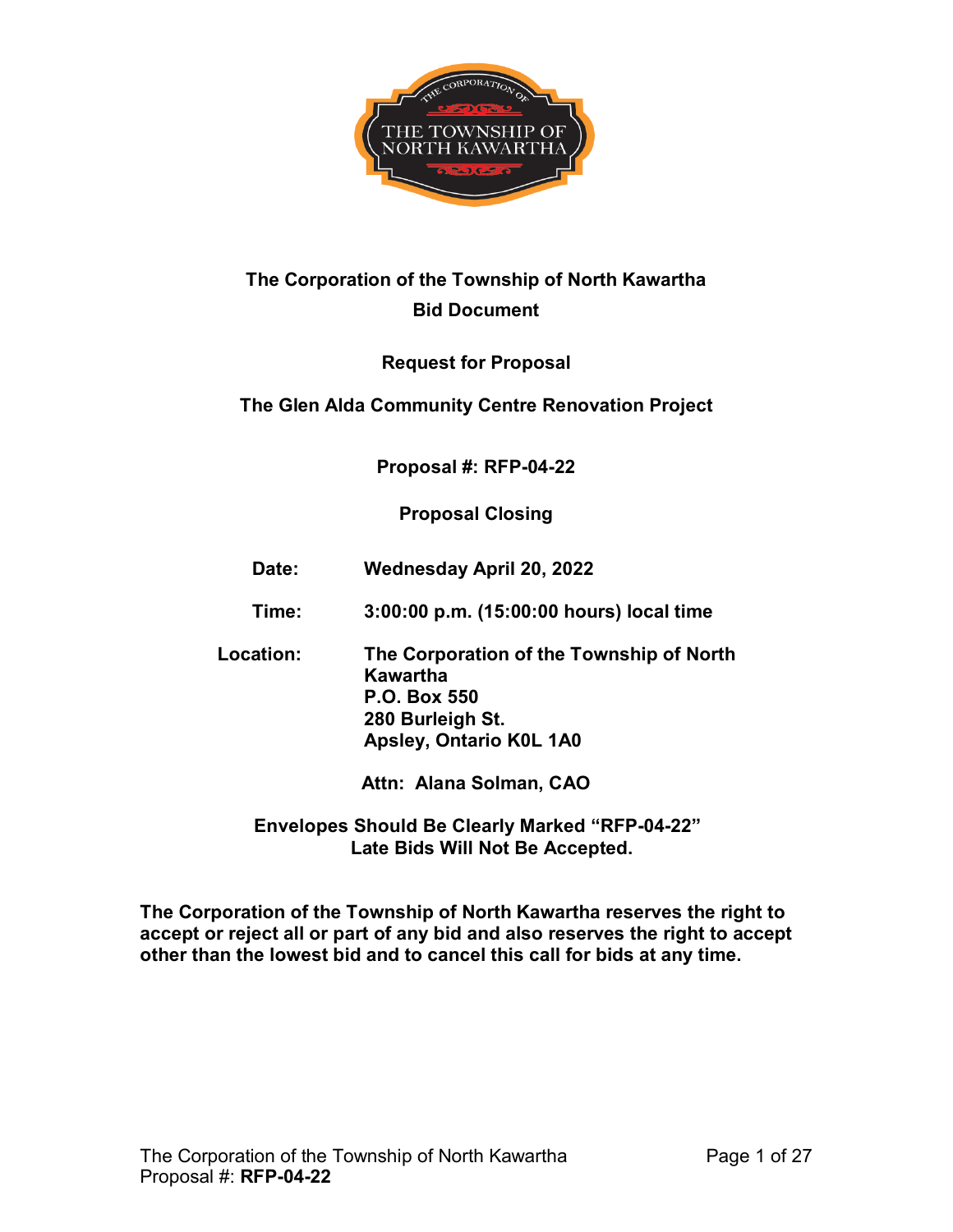# Contents

| 1.              |                                                  |     |
|-----------------|--------------------------------------------------|-----|
| 2.              |                                                  |     |
| 3.              |                                                  |     |
| 4.              |                                                  |     |
| 5.              |                                                  |     |
| 6.              |                                                  |     |
| 7.              |                                                  |     |
| 8.              |                                                  |     |
| 9.              | Amendments to "Standard Terms and Conditions"5   |     |
|                 |                                                  |     |
|                 |                                                  |     |
| 1.              |                                                  |     |
| 2.              |                                                  |     |
| 3.              |                                                  |     |
| 4.              |                                                  |     |
| 5.              |                                                  |     |
| 6.              |                                                  |     |
| 7.              |                                                  |     |
| 8.              |                                                  |     |
| 9.              | Insurance and Workplace Safety Insurance Board9  |     |
| 10.             |                                                  |     |
| 11 <sub>1</sub> |                                                  |     |
| 12.             |                                                  |     |
| 13.             |                                                  |     |
| 14.             |                                                  |     |
| 15.             |                                                  |     |
| 16.             |                                                  |     |
| 17.             |                                                  |     |
| 18.             |                                                  |     |
| 19.             |                                                  |     |
| 20.             |                                                  |     |
| 21              |                                                  | .12 |
| 22.             |                                                  |     |
| 24.             | Laws, Regulations, Permits, Fees and Licences 13 |     |
| 25.             |                                                  |     |
| 26.             |                                                  |     |
| 27.             |                                                  |     |
| 28.             |                                                  |     |
| 29.             |                                                  |     |
| 30.             |                                                  |     |
| 31.             |                                                  |     |
| 32.             |                                                  |     |
| 33.             |                                                  |     |
| 34.             |                                                  |     |
| 35.             |                                                  |     |
| 36.             |                                                  |     |
|                 |                                                  |     |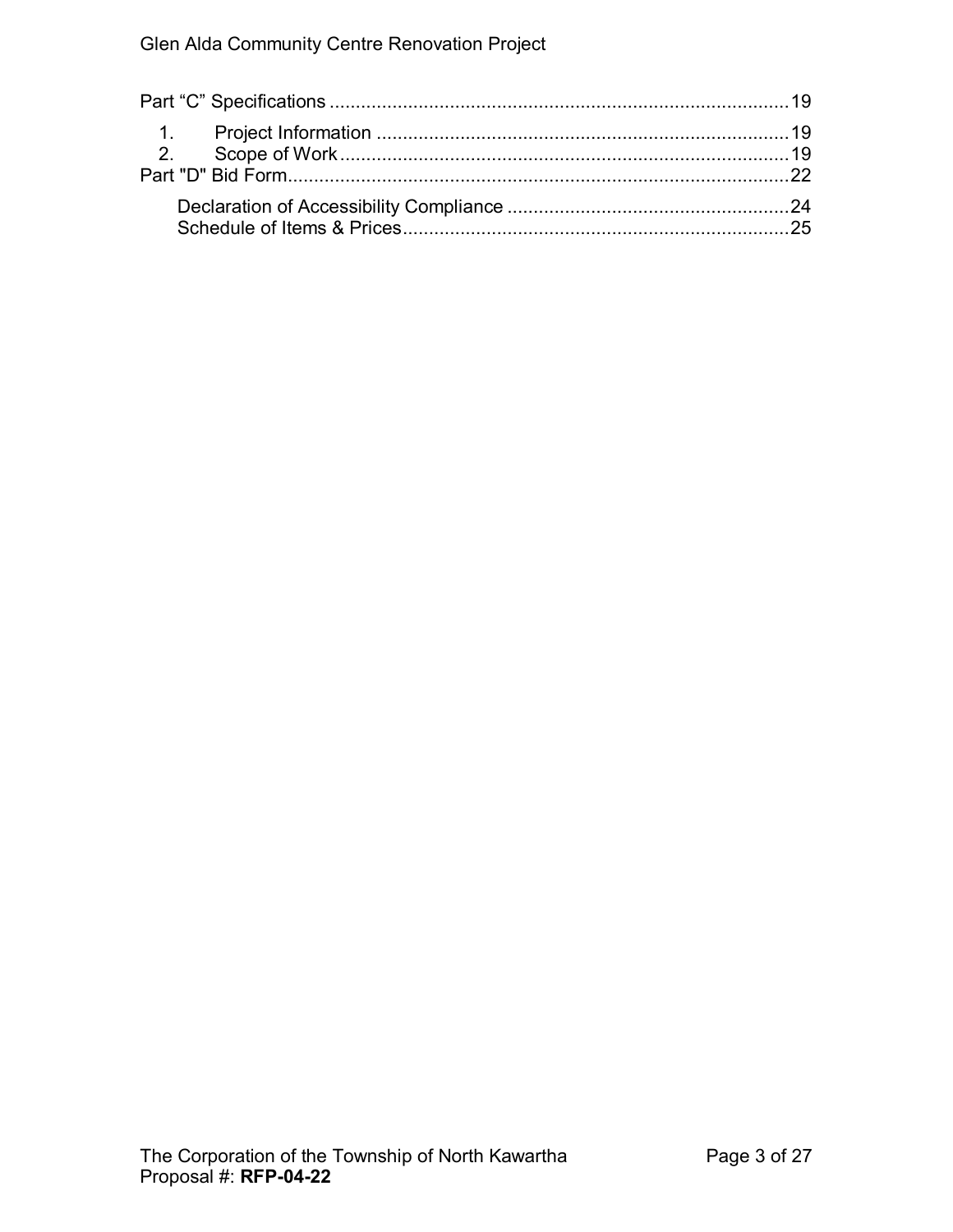Glen Alda Community Centre Renovation Project Part "A" Information to Bidders

#### <span id="page-3-0"></span>**Part "A" Information to Bidders**

#### <span id="page-3-1"></span>**1. Purpose and Background**

 used by local user groups, such as the Glen Alda Seniors and by North Kawartha family reunions. The Glen Alda Community Centre is a century-old school house located at 3723 County Rd. 620 in the Township of North Kawartha. The Community Centre is ratepayers for private functions, such as anniversaries, birthday parties and

Centre. The Township wishes to acquire the services of a qualified Contractor to perform identified renovations and accessibility upgrades at the Glen Alda Community

This capital project is being funded in part through a grant from the Ontario Trillium Foundation (OTF) and therefore must comply with the OTF Grant schedule.

 completed by February 10, 2023. The project cannot begin any earlier than May 11, 2022 and must be fully

#### <span id="page-3-2"></span>**2. Schedule of Work**

The successful bidder must complete the 'Glen Alda Community Centre Renovation Project', including final inspection of all identified renovations and accessibility upgrades **no later than February 10, 2023.** 

RFP-04-22: Closing

Contract Start Date **May 11, 2022** 

**Wednesday April 20, 2022 @ 3:00 p.m.** Award **Approximately May 4, 2022**  Completion of Project **No later than February 10, 2023** 

#### **Contract Duration:**

 until full project completion. Project shall be completed no later than February This contract shall be in effect **starting on May 11, 2022** and continue through 10, 2023.

#### <span id="page-3-3"></span>**3. Applicable Document Fees**

None required

# <span id="page-3-4"></span>**4. Bid Deposit Requirements**

None required

# <span id="page-3-5"></span>**5. Performance Surety Requirements**

None required

#### <span id="page-3-6"></span>**6. Evaluation Criteria**

An evaluation committee will review the submitted proposals and selection will be based upon the following criteria in concurrence: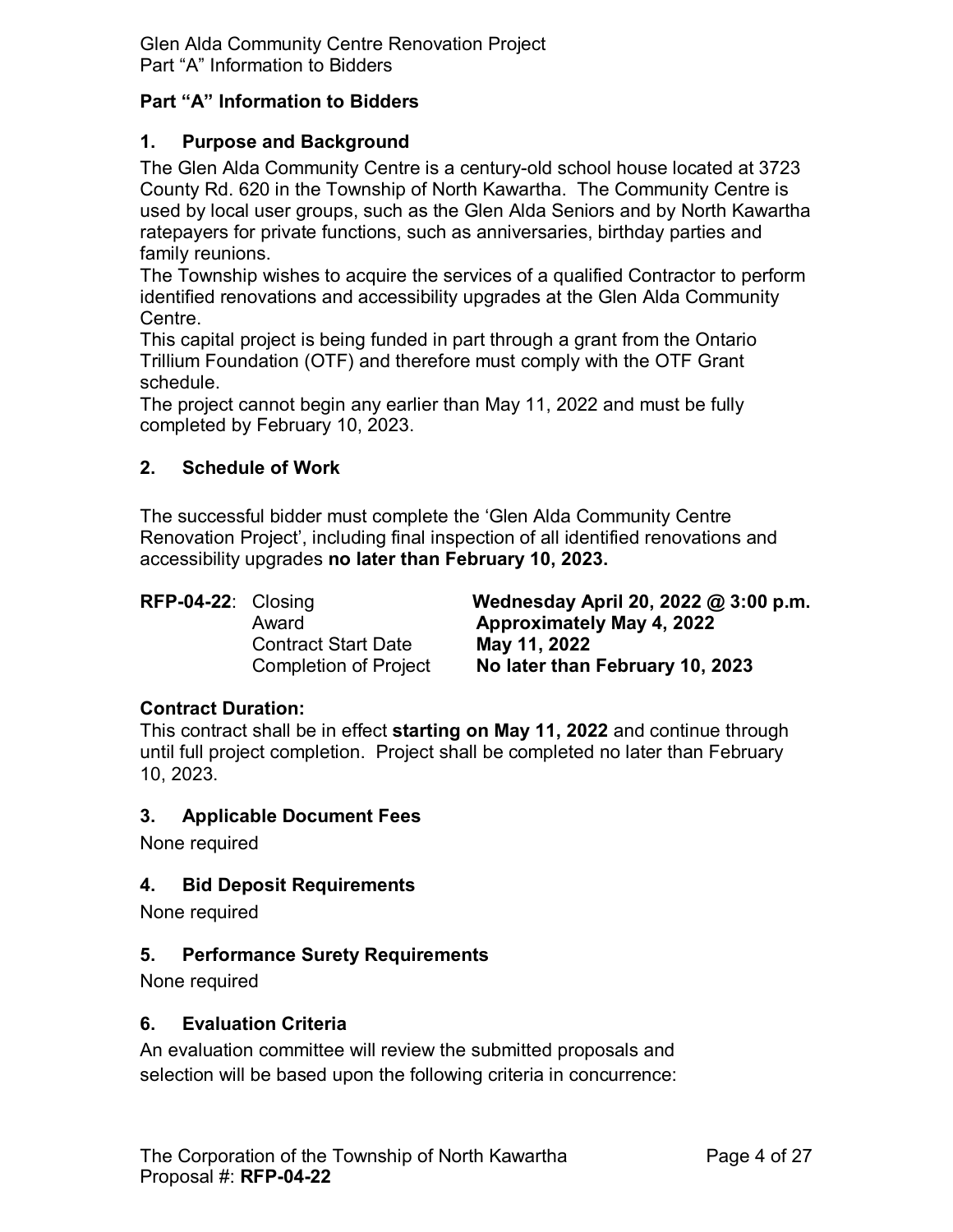Glen Alda Community Centre Renovation Project Part "A" Information to Bidders

| 15              | Completeness of Proposal (Fulfilling all requirements)                                |
|-----------------|---------------------------------------------------------------------------------------|
| $\overline{25}$ | Demonstrated experience of Contractor with respect to similar projects<br>undertaken. |
|                 |                                                                                       |
| 25              | Demonstrated ability and commitment to complete the project no later than             |
|                 | February 10, 2023.                                                                    |
| $\overline{35}$ | Lowest acceptable price                                                               |

Bidders are advised that only complete submissions will be reviewed and evaluated. Bidders are asked to submit one (1) original and one (1) copy of their complete proposal, as well as one (1) electronic copy on a USB drive.

# <span id="page-4-0"></span>**7. Proposal Award**

 After an initial review of the proposals, Bidders (Contractors) will be interviewed and required to provide references and experience information on recently completed work of a similar scope and focus.

 proponent in the evaluation process. The Corporation of the Township of North Proposal award will be made based upon the highest scored compliant Kawartha reserves the right to accept or reject all or part of any bid and also reserves the right to accept other than the lowest bid and to cancel this call for bids at any time.

# <span id="page-4-1"></span>**8. Inquiry**

Any inquiries regarding the interpretation or scope of this Request for Proposal shall be directed to the office of the Township of North Kawartha in writing, attention: Gary Geraldi, Director of Parks and Recreation, [g.geraldi@northkawartha.ca](mailto:g.geraldi@northkawartha.ca) 

# **No questions will be accepted after Friday, April 8, 2022 at 4:00 p.m.**

# <span id="page-4-2"></span>**9. Amendments to "Standard Terms and Conditions"**

Where amendments to the municipality's "Standard Terms and Conditions" are contained herein, it should be noted that these amendments supersede any of the foregoing Terms and Conditions.

None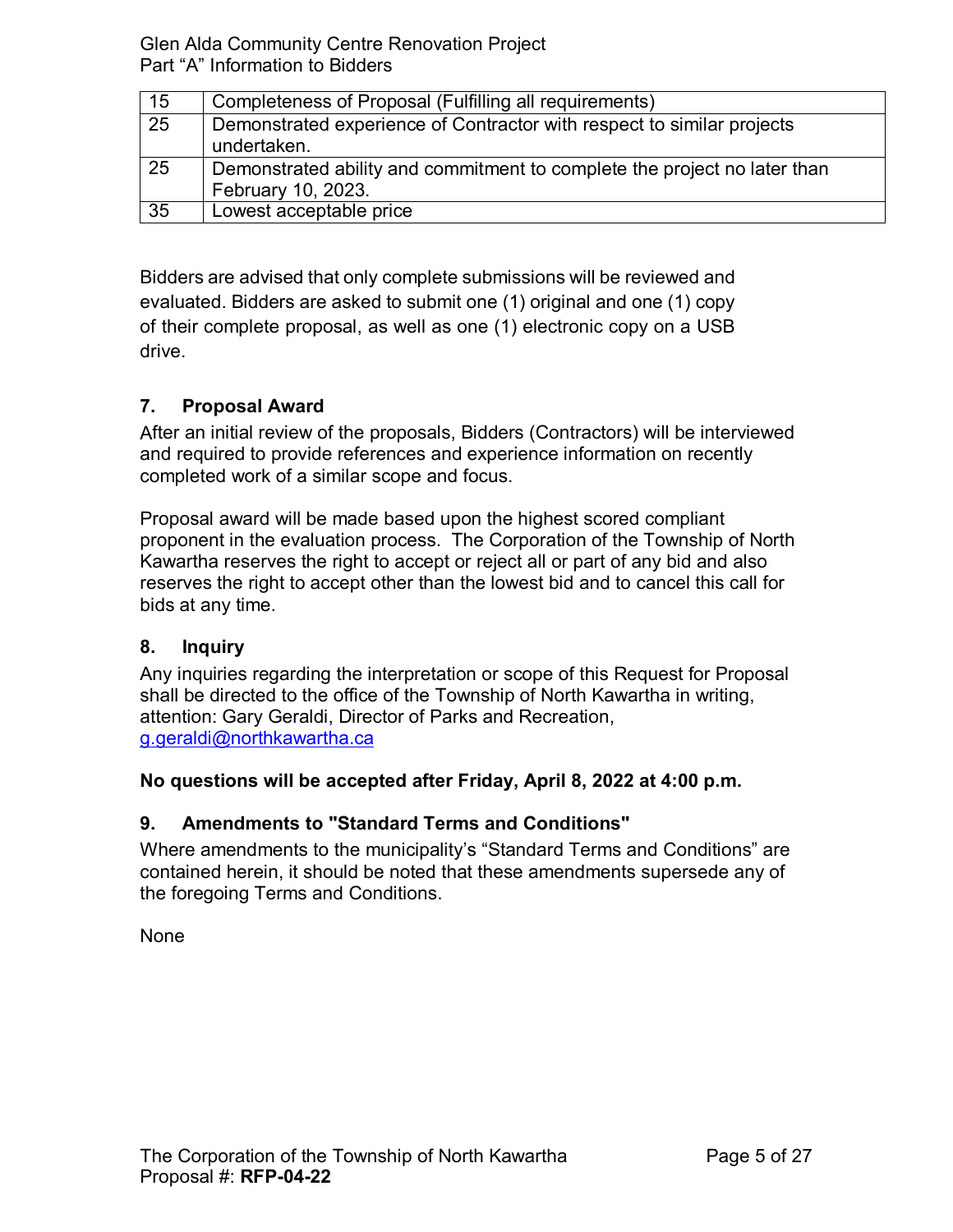# <span id="page-5-0"></span>**Part "B" Standard Terms and Conditions**

# <span id="page-5-1"></span>**1. Definitions**

| <b>Bid</b>         | The document issued by the municipality in response to which<br>Proposals are invited for the performance of the work or<br>supply of equipment.                                                                                                                  |
|--------------------|-------------------------------------------------------------------------------------------------------------------------------------------------------------------------------------------------------------------------------------------------------------------|
| <b>Bidder</b>      | A person (s), firm(s) or corporation(s) who has submitted a<br>bid.                                                                                                                                                                                               |
| Company            | The person(s), firm(s) or corporation(s) to whom the<br>municipality has awarded the contract.                                                                                                                                                                    |
| Contract           | One or a combination of any of the following: the purchase<br>order authorizing the company to do the work, the proposal,<br>the bonds or security (if any), the company's proposal, and<br>change notices, appendices, and addenda (if any), formal<br>contract. |
| Municipality       | The Township of North Kawartha, its successors and assigns.                                                                                                                                                                                                       |
| Equipment          | The materials, machinery, assemblies, instruments, devices<br>or articles as the case may be, or components thereof, which<br>are the subject of the contract.                                                                                                    |
| Notice of<br>Award | Notice provided to the successful bidder of contract award.                                                                                                                                                                                                       |
| Subcontractor      | A person(s), firm(s) or corporation(s) having a contract with<br>the company for any part of the work.                                                                                                                                                            |
| <b>Work</b>        | All materials, equipment fixtures, services, supplies, and acts<br>required to be done, furnished and/or performed by the<br>company.                                                                                                                             |

# <span id="page-5-2"></span>**2. Bid Closing Time**

 Burleigh St., Apsley, Ontario, K0L 1A0, no later than 3:00 p.m., Wednesday April 20, 2022**.** Late bids shall not be accepted; however, they shall be time and date stamped and will remain unopened. One original, one copy, and one electronic copy on a USB drive of the bid document, properly signed and sealed in an envelope, clearly marked "RFP-04- 22", shall arrive at the office of the CAO, Township of North Kawartha, 280

The time registered on the office wall clock will be considered the official time when determining exact time of submission.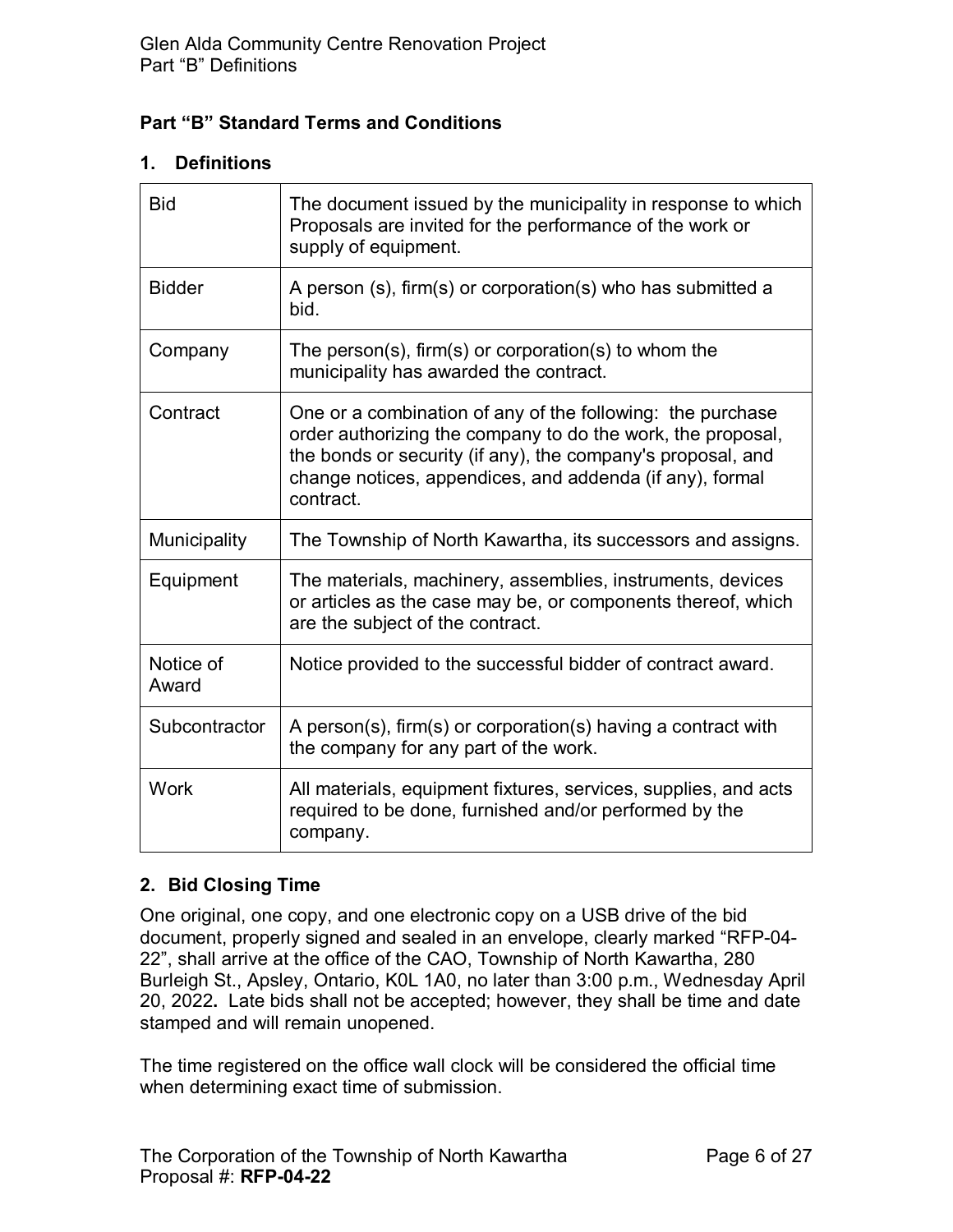# <span id="page-6-0"></span>**3. Document Fees**

When a document fee is applicable, the bidder must have previously purchased the respective document.

See Part "A" Information to Bidders, which forms part of this bid document.

# <span id="page-6-1"></span>**4. Bid Requirements**

Bidders are required to conform to the conditions listed below and those failing to do so may be subject to disqualification.

- a) Bids must be submitted on the bid form supplied by the municipality. Bid submissions must not be restricted by a statement added to the bid form or by a covering letter, or by alterations to the bid form supplied unless otherwise provided in the bid document.
- b) Bid submissions shall consist of "Part "D" Bid Form" and all other sections and requirements as requested within the bid document. See "Part "D" Bid Form" for all requirements requested within the bid document.
- behalf. Signatures on behalf of non-incorporated bodies or by individuals c) The Bid Form shall be signed in the space(s) provided by a duly authorized official of the entity bidding. If a joint bid is submitted, it shall be signed on behalf of each of the bidders and if the signing authority for both bidders is vested in one individual, he/she shall sign separately on their shall be witnessed. In the case of an incorporated company, the corporate seal should be affixed to the bid form adjacent to the authorized signature.
- d) Bids must be legible, written in ink or typewritten. Erasures, over-writing or strikeouts must be initialed by the person signing on behalf of the company.
- e) Adjustments by telephone, facsimile (Fax), e-mail or letter to a bid already submitted will not be considered. A bidder desiring to make adjustments to a bid must withdraw the bid and/or supersede it with a later bid submission prior to the specified bid closing time.
- f) Bids must be submitted in individually sealed envelopes and must clearly identify the name of the company, address of company, and RFP number on the outside of the envelope. Proposals received after closing time specified in the bid document will not be considered.

Faxed or Emailed Bid Submissions are not acceptable

 responsibility of the bidder and shall result in the submission being g) Delivery of the bid submission through a courier service shall be the rejected where: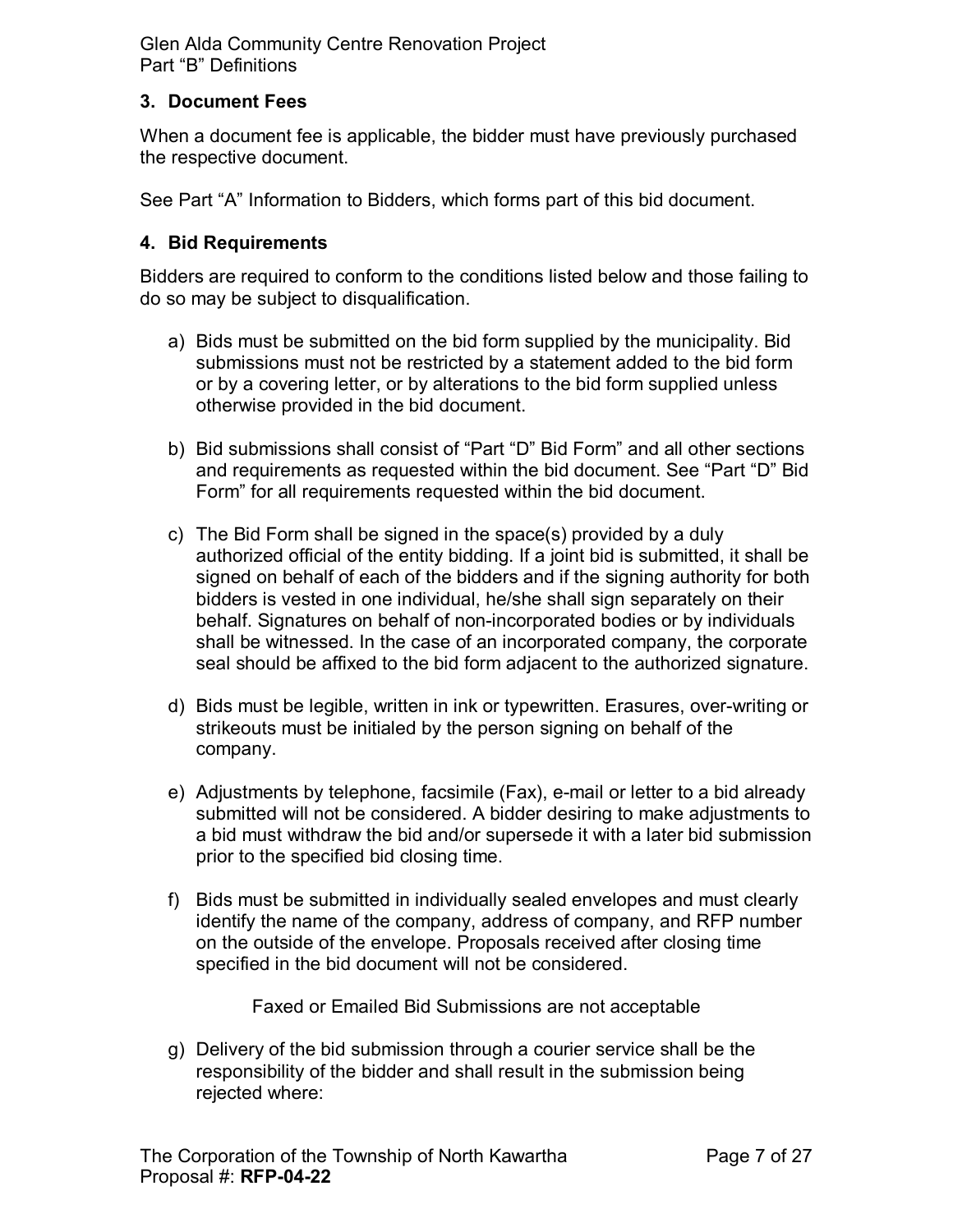- i. Bid submission is delivered to a location other than which is stated on the submission and fails to be delivered to the Township of North Kawartha Municipal Office prior to the closing date and time; and/or
- ii. Bid submission which is enclosed in the courier envelope that does not state, "Bid Document Enclosed" and is not removed from the courier's envelope prior to the closing date and time; and/or
- iii. Bid submission is delivered later than the closing date and time.
- Bids that contain prices which appear to be unbalanced as to affect h) Each item in the bid document shall be a reasonable price for such item. adversely the interest of the municipality may be rejected. The municipality will be the sole judge in this matter.

# <span id="page-7-0"></span>**5. Bidder's Statement of Understanding**

It is understood that the bidder has carefully examined all of the bid documents and has carefully examined the work to be performed under the contract if awarded. The bidder also understands and accepts the said bid documents, and for the prices set forth in the bid, hereby offers to furnish all drawings, permits, labour, machinery, tools, apparatus, and other means of implementation, and materials to complete the terms and conditions and requirements in strict accordance with the bid documents.

None of the conditions contained in the bidder's (seller's) standard or general (printed) conditions of sale shall be of any effect unless explicitly agreed to by the municipality as set forth or specifically referred to therein.

 The bidder declares that his submission is not made in connection with any other bidder submitting an offer for the same commodity or commodities, and is in all respects fair and without collusion and fraud.

The contract shall be governed and interpreted in accordance with the laws of the Province of Ontario.

# <span id="page-7-1"></span>**6. Clarification of Bid Documents**

 alterations will be issued as written addenda. The municipality will issue all for addenda prior to submission. The bidder shall list in its bid all addenda that No officer, agent or employee of the municipality is authorized to alter orally any portion of these documents. During the period prior to submission of proposals, written addenda to the Township of North Kawartha website at [www.northkawartha.ca/bidsandtenders](http://www.northkawartha.ca/bidsandtenders) . It is the bidder's responsibility to check were considered when its proposal was prepared.

# <span id="page-7-2"></span>**7. Bid Deposit Requirements**

Bidders may be required to submit a bid deposit with each bid, which must be in the same envelope as the bid.

See Part "A" Information to Bidders, which form part of this bid document.

The Corporation of the Township of North Kawartha Proposal #: **RFP-04-22**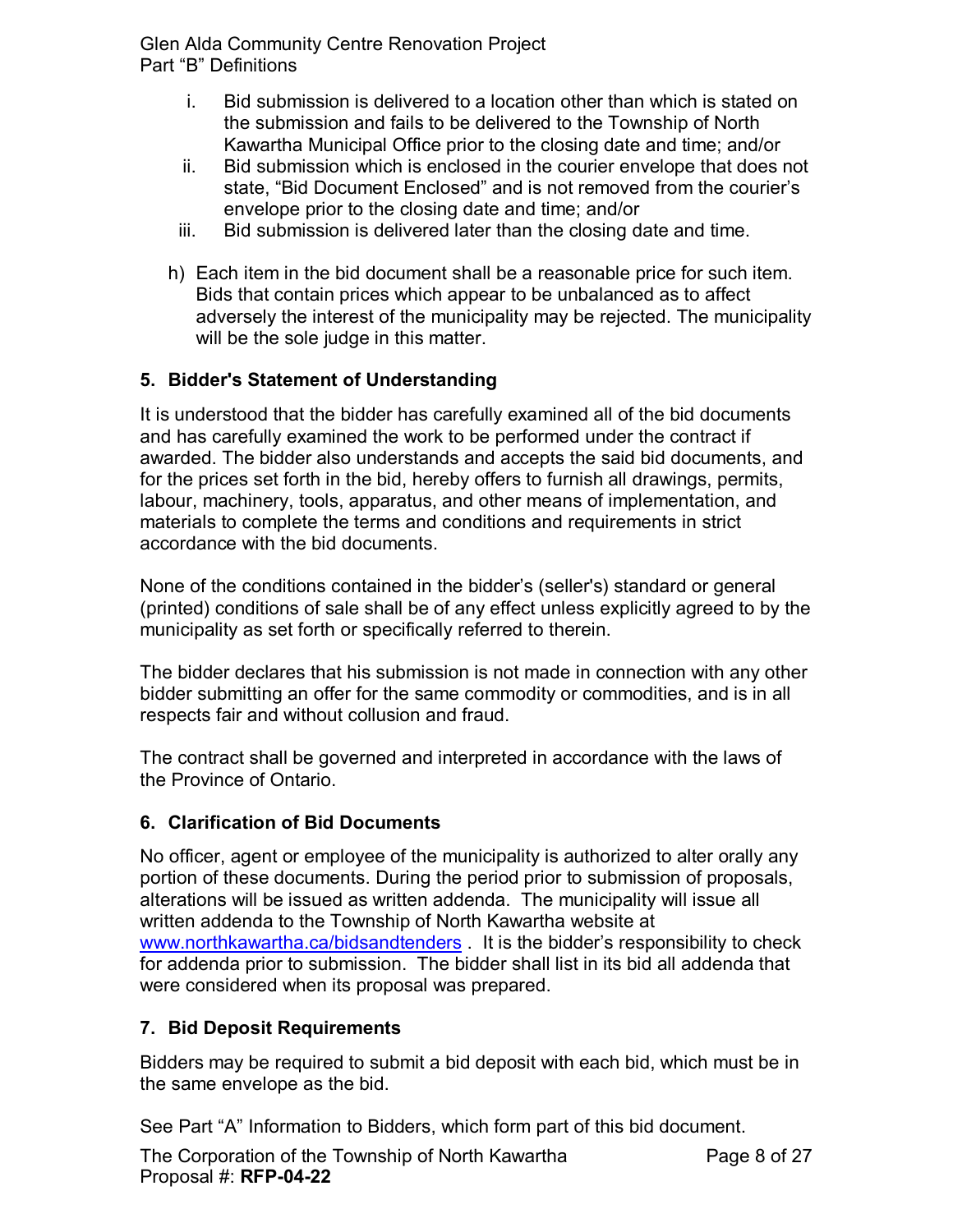# <span id="page-8-0"></span>**8. Performance Surety Requirements**

 Performance surety binding the company faithfully to fulfill the obligations of working days from the date of request. his/her bid as accepted, may be required by the municipality within ten (10)

See Part "A" Information to Bidders, which form part of this bid document.

#### <span id="page-8-1"></span>**9. Insurance and Workplace Safety Insurance Board**

The successful bidder shall deliver a certified copy of the firm's Public Liability and Property Damage Insurance, and where applicable the bidder shall carry standard automobile and non-owned automobile liability insurance Policy for the works, within ten (10) working days of receiving the acceptance notice. Coverage shall be at least \$[5,000,000.00](https://5,000,000.00) per incident, with the Township of North Kawartha named as insured. Additional coverage may be required.

 acceptance notice and shall provide additional certificates as often as is deemed The successful bidder will be required to submit proof of Workplace Safety Insurance Board Coverage, within ten (10) working days of receiving the necessary by the municipality during the term of the contract to ensure continued good standing with the Workplace Safety & Insurance Board.

Failure to provide such proof shall result in cancellation of the contract.

#### <span id="page-8-2"></span>**10.Proof of Ability**

 evidence of its ability, as well as that of any proposed subcontractor, to perform The Bidder may be required to show, in terms of experience and facilities, the work by the specified delivery date.

#### <span id="page-8-3"></span>**11.Document and Site Review**

<u>g.geraldi@northkawartha.ca</u> or 705-656-3619. Bidders may arrange a site visit prior to Friday April 8, 2022 at 12:00 p.m. by contacting Gary Geraldi, Director of Parks and Recreation at

requirements of the work. Contractor's submitting a proposal shall satisfy themselves by a personal examination of the Glen Alda Community Centre, review of the project requirements, and by such means as they prefer, as to the actual conditions and

See Part "A #8." Information to Bidders, which form part of this bid document.

 Community Centre and all conditions relevant thereto, and that the bid submitted covers the cost of all the items required in the contract. No claims for extras will The submission of a bid shall indicate that the bidder agrees and warrants that they have reviewed the project requirements and have examined the Glen Alda be entertained on account of conditions, that ought to be have been known or which could be observed on the site at the time bids were submitted.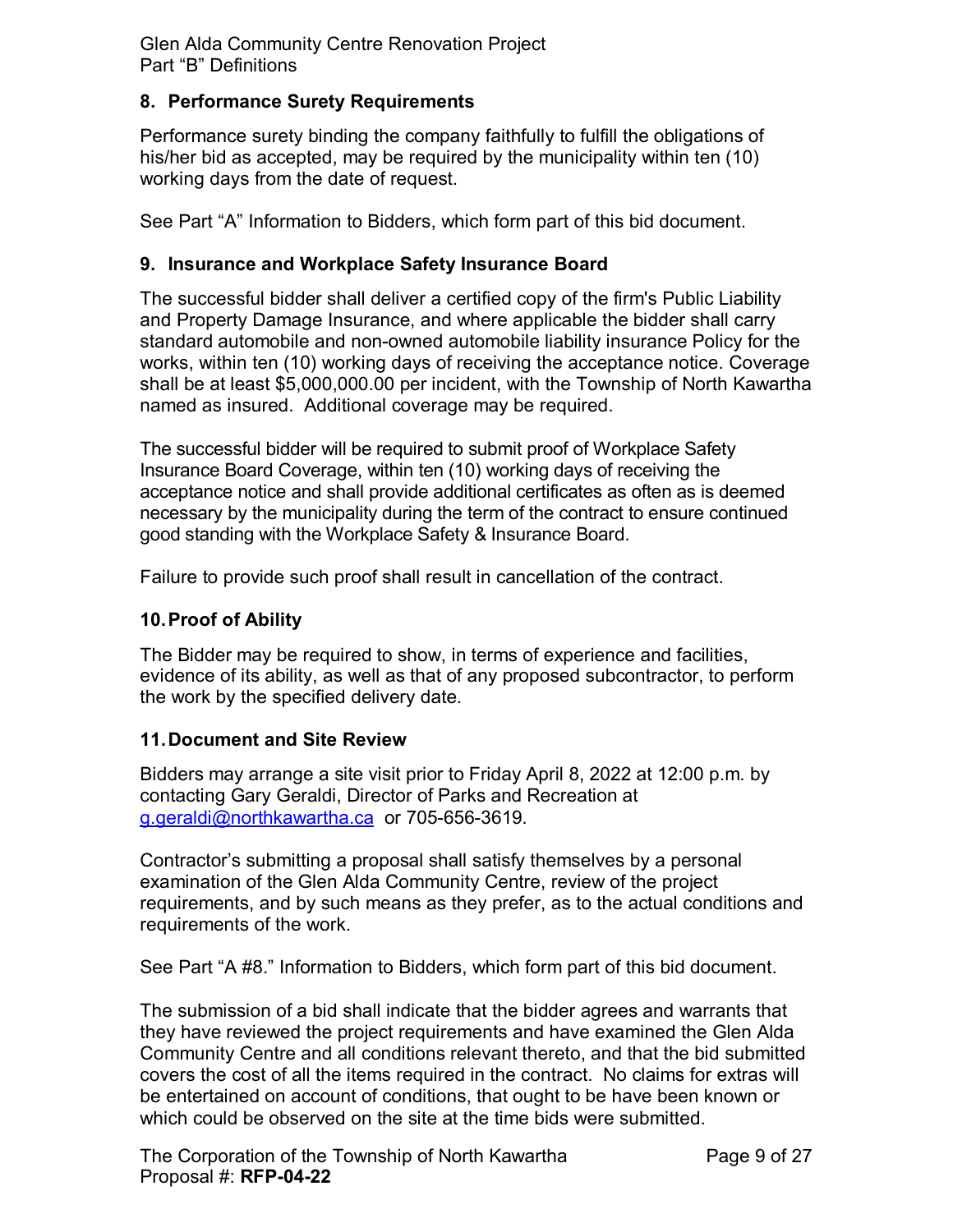See Part "C" Specifications, which form part of this bid document.

# <span id="page-9-0"></span>**12.Pricing Requirement**

Prices shall be in Canadian funds, quoted separately for each item stipulated F.O.B. the point specified therein.

 All prices bid shall include applicable taxes, customs duty, excise tax, freight, Canada, it shall arrange its shipping procedures so that its agent or insurance and all other charges of every kind attributable to the work. Harmonized Sales Tax shall be shown as extra, unless otherwise specified. If the bidder intends to manufacture or fabricate any part of the work outside of representative in Canada is the importer of record for customs purposes.

Except as may be provided in Part "C" Specifications, in the proposal document, the prices bid shall not be subject to adjustment for any cost of the work to the company.

In the event of any discrepancy between the unit price and the extension, the unit price shall govern.

#### <span id="page-9-1"></span>**13.Disbursements**

 courier, and/or travel, are to be included. The Bidder/Contractor will identify any costs believed not to be covered by any of the other items In general, but not limited to, disbursements such as phone, fax, printing, noted herein.

#### <span id="page-9-2"></span>**14.Errors and Omissions**

 items not herein specified but obviously required, shall be provided as if It is understood and acknowledged that while the R.F.P. includes specific requirements, a complete review and recommendation is required. Minor specified. Any misinterpretation of requirements within this proposal bid shall not relieve the bidder of the responsibility of providing the services as aforesaid.

# <span id="page-9-3"></span>**15.Contractor's Indemnification**

 reason of any act or omission of the Contractor, their agents or The successful Bidder/Contractor shall indemnify and save harmless the Municipality from and against all losses and all claims, demands, payments, lawsuits, actions, recoveries and judgements of every nature and description made, brought or recovered against the Municipality by employees, in the execution of their work.

 The successful Contractor shall be responsible for any and all damages or claims for damages or injuries or accidents done or cause by them, their agents, sub-contractors or employees, resulting from the prosecution of the works, or any of their operations, or cause by reason of the existence of location or condition of the works, or of any materials,

The Corporation of the Township of North Kawartha Proposal #: **RFP-04-22**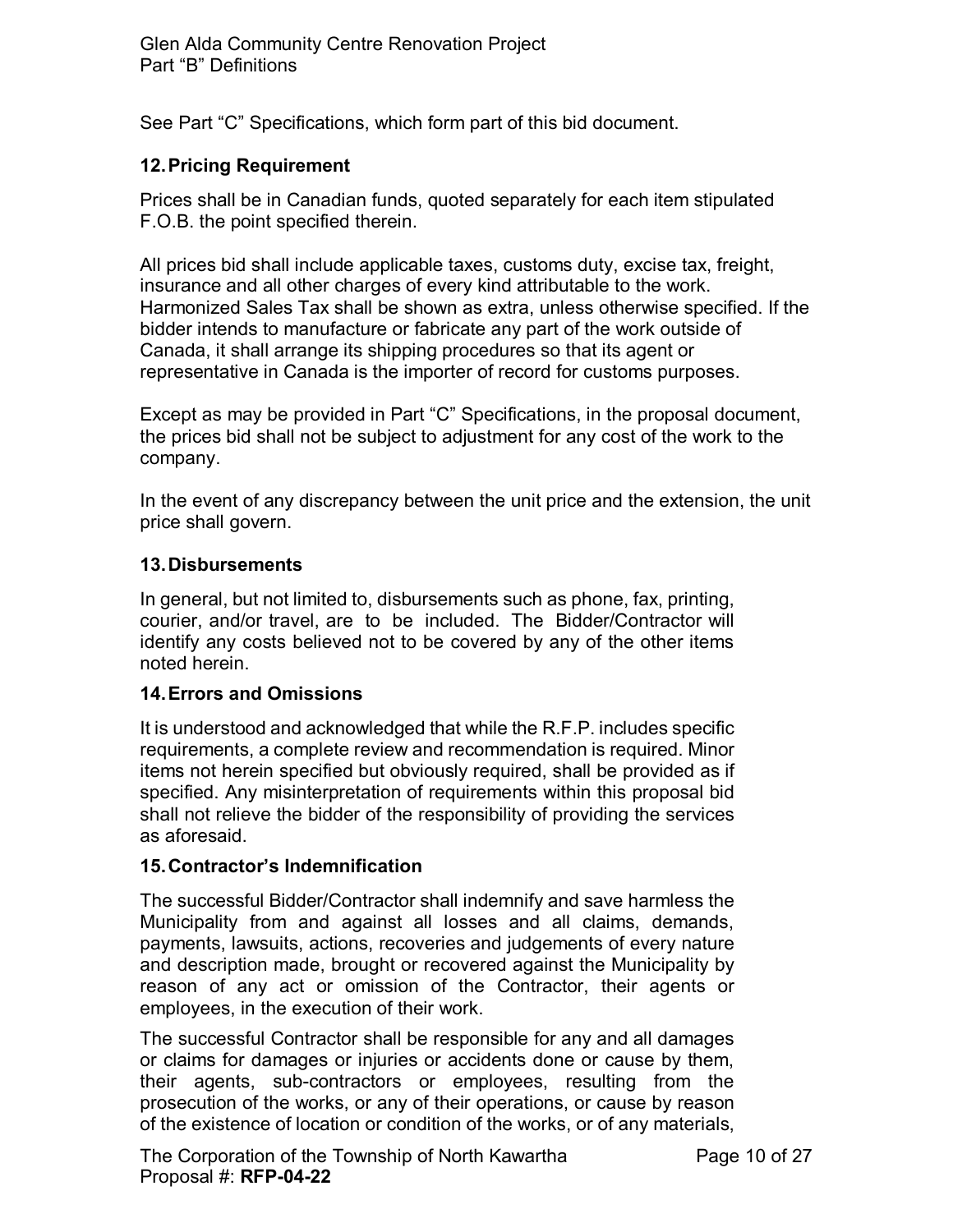their part, or on the part of any of their agents, sub-contractors or their required to be done by them under and by these conditions and such plant or machinery used thereon or therein, or neglect or omission on employees, to do or perform any or all of the several acts of things damages and claims for damages.

#### <span id="page-10-0"></span>**16.Conflict of Interest**

The bidder and the Municipal staff are to discuss any perceived conflict of interest prior to proposal submission to the Municipality.

# <span id="page-10-1"></span>**17.Terms of Payment**

 30 days from receipt of invoice. The effect of any alternative payment terms, Unless progress payments or any alternate payment terms are specified in the contract, the contract price may be invoiced after delivery and shall be payable stated clearly in the bid submission will be considered in the evaluation of bids. The municipality shall have the right to withhold from any sum otherwise payable to the company such amount as may be sufficient to remedy any defect or deficiency in the work, pending correction of the same.

# <span id="page-10-2"></span>**18.Terms of Payment – For Construction Projects**

Payment for materials supplied and work completed shall be on a monthly basis at the rate of 90%, providing for a 10% holdback in accordance with the Construction Lien Act, 1990, or its latest edition.

 Construction Lien Act, 1990, or its latest edition, the holdback will be paid (after full, receipt of a Workplace Safety & Insurance Certificate of Clearance and After performance acceptance of the work, and in accordance with the the hold back period and in the absence of no claims), to the Company upon receipt of a Statutory Declaration that all accounts and labour have been paid in receipt of all "As Built" drawings and maintenance manuals, where applicable. Upon inspection and correction of any deficiencies at the end of the maintenance period, to the satisfaction of the director or designate the Performance Sureties will be returned to the company.

 All payments will be made within thirty (30) days from receipt of an approved invoice. All invoices must be approved by the director or designate.

# <span id="page-10-3"></span>**19.Delivery**

Time shall be material and of the essence of the contract.

All bids shall be F.O.B. Destination, Glen Alda Community Centre (3723 County Rd. 620, Apsley, Ontario), unless otherwise noted in the bid document. The company shall be responsible for arranging its work so that completion shall be as specified in the contract.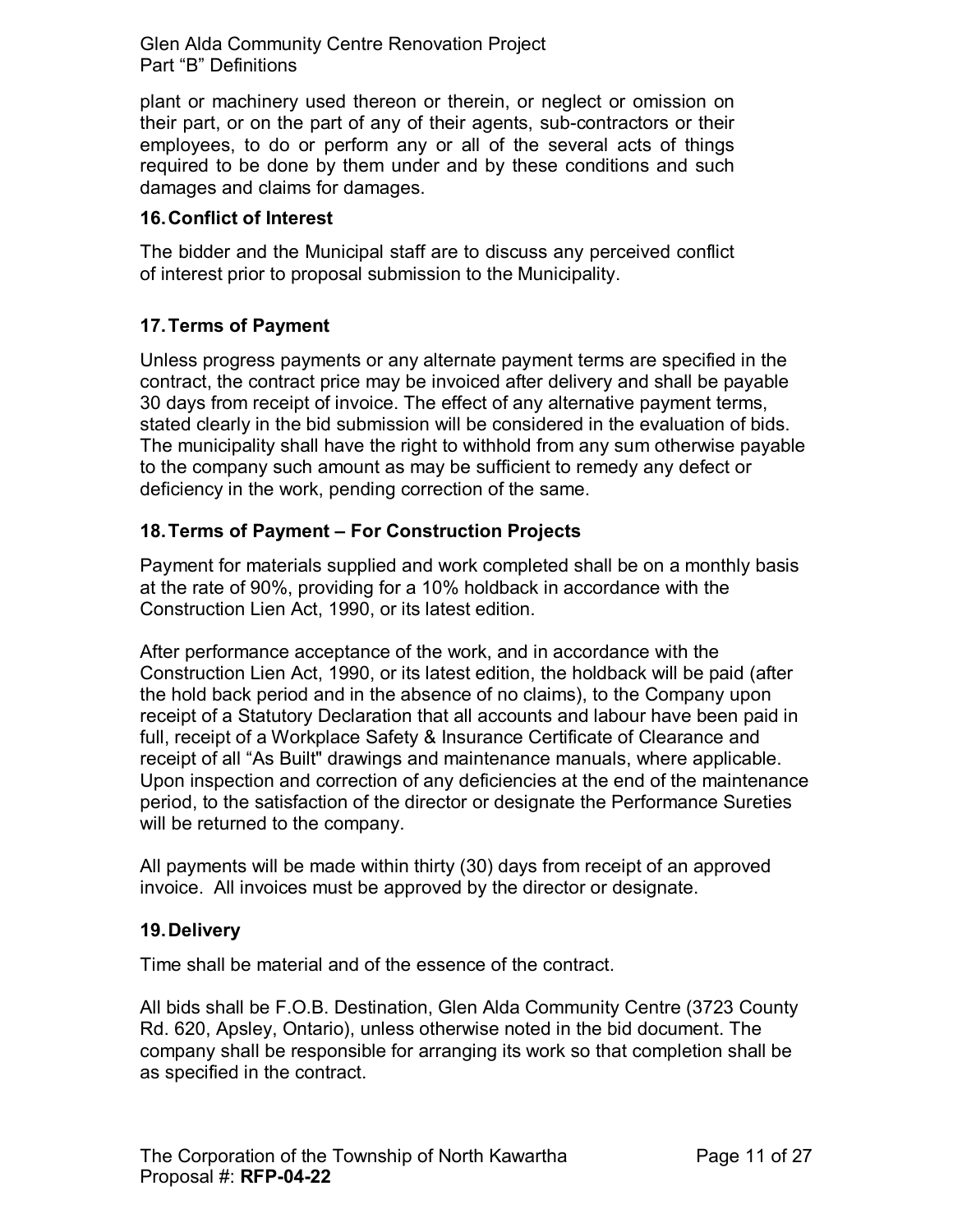#### <span id="page-11-0"></span>**20.Patents and Copyrights**

 work constitutes an infringement of any patent, copyright or other proprietary The company shall at its expense, defend all claims, actions or proceedings against the municipality based on any allegations that the work or any part of the right and shall pay to the municipality all costs, damages, charges and expenses, including its legal fees.

The company shall pay all royalties and patent license fees required for the work.

 If the work or any part thereof is in any action or proceeding held to constitute an infringement, the company shall forthwith either secure for the municipality the right to continue using the work, or shall at the company's expense, replace the infringing items with non-infringing work or modify them so that the work no longer infringes.

#### <span id="page-11-1"></span>**21.Assignment**

The company shall not assign the contract or any portion thereof without the prior written consent of the municipality.

#### <span id="page-11-2"></span>**22.Occupational Health and Safety Act**

The successful bidder, for purposes of the Ontario Occupational Health and Safety Act, shall be designated as the constructor for this project and shall assume all of the responsibilities of the constructor as set out in that Act and its regulations. The foregoing shall apply notwithstanding that the successful bidder has been referred to as the 'company' in this and any other related document.

The company acknowledges that he/she has read and understood the Occupational Health and Safety Act together with the municipality's Health and Safety Policies and Procedures.

 The company covenants and agrees to observe strictly and faithfully the provisions of the said Occupational Health and Safety Act and all regulations and rules promulgated there under together with the municipality's Health and Safety Policies and Procedures.

The company agrees to indemnify and save the municipality harmless for damages or fines arising from any breach or breaches of the said Occupational Health and Safety Act and/or the municipality's Health and Safety Policies and Procedures.

The company agrees to assume full responsibility for the enforcement of the said Occupational Health and Safety Act and the municipality's Health and Safety Policies and Procedures and to ensure compliance therewith.

The company further acknowledges and agrees that any breach or breaches of the Occupational Health and Safety Act and/or the municipality's Health and Safety Policies and Procedures whether by the company or any of its sub-

The Corporation of the Township of North Kawartha Proposal #: **RFP-04-22**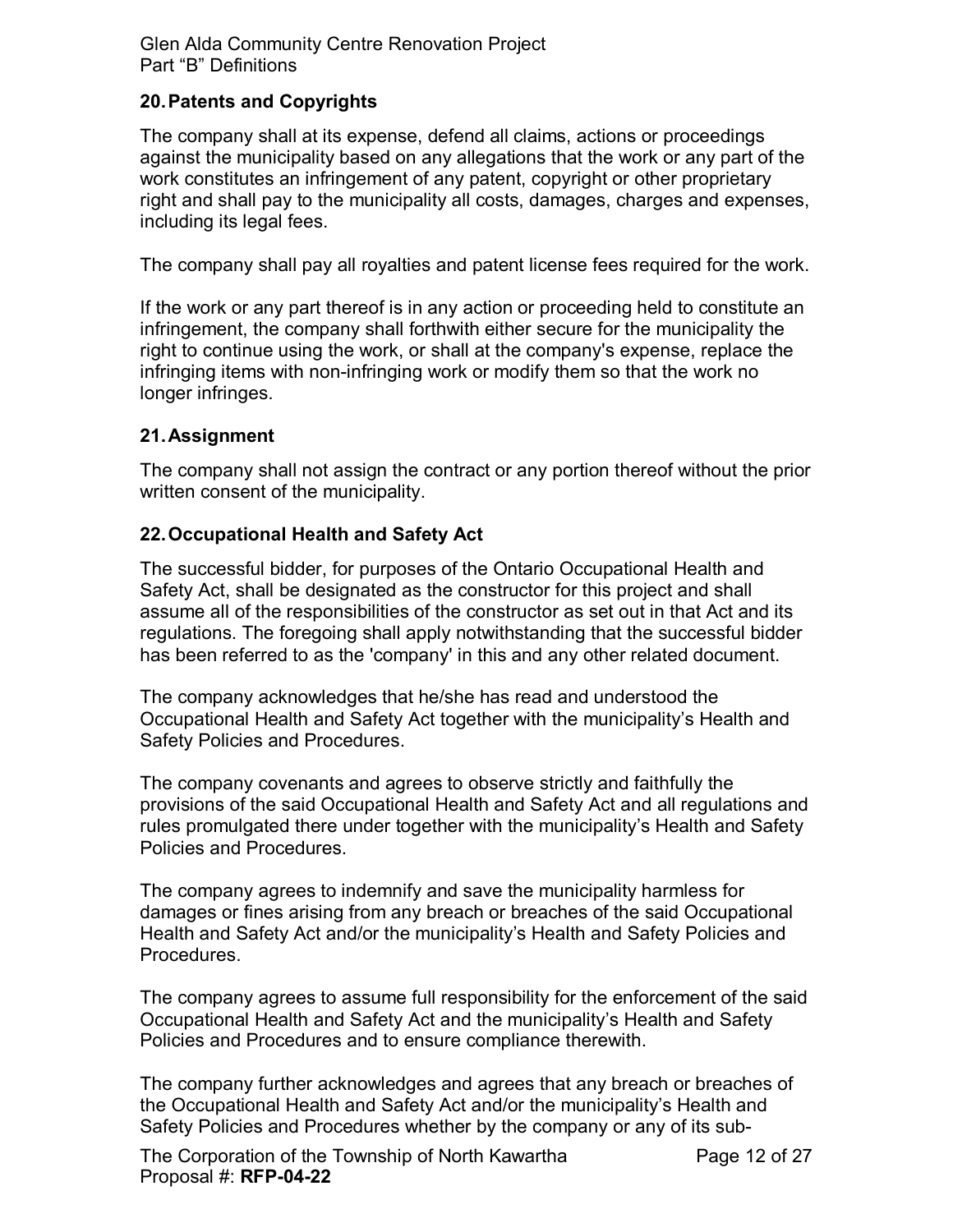contractors may result in the company and/or sub-contractor being removed from the site and in the immediate termination of this contract herein and the forfeiture of all sums owing to the company by the municipality.

The company shall allow access to the work site on demand to representatives of the municipality to inspect work sites to ensure compliance with the contract and the municipality's Policies and Procedures.

 and Safety Act by the company or any of its sub-contractors will entitle the The company agrees that any damages or fines that may be assessed against the municipality by reason of a breach or breaches of the Occupational Health municipality to set-off the damages so assessed against any monies that the municipality may from time to time owe the company under this contract or under any other contract whatsoever.

 Where any portion of the work or services in this contract is contracted to a subcontractor, the company agrees that the provisions of this section will apply to the sub-contractor and the company will enforce said provisions.

 The company shall provide a list of all controlled hazardous materials or products physical agent that is deemed to be or contains a designated substance in containing hazardous materials, all physical agents or devices or equipment producing or omitting physical agents and any substance, compound, product or accordance with the Workplace Hazardous Materials Information System (WHMIS) as defined under the Ontario Occupational Health & Safety Act and shall provide appropriate Material Health & Safety Data sheets for these substances used for the performance of the required work, all prior to the performance of said work.

Where hazardous materials, physical agents and/or designated substances are used in the performance of the required work, the company shall ensure that the requirements of the Ontario Occupational Health & Safety Act and associated regulations are complied with.

The municipality reserves the right to cancel any contract for non-compliance with the terms set out herein, health and safety regulations, the Environmental Protection Act, associated regulations and other applicable legislation.

# **23.Covid-19/Health Emergency Requirements**

 recommendations. The company shall comply with all relevant Federal, Provincial and Peterborough Public Health Unit's legislations/regulations/orders/health and safety

#### <span id="page-12-0"></span>**24.Laws, Regulations, Permits, Fees and Licences**

The company shall comply with relevant federal, provincial and municipal statutes, regulations and by-laws pertaining to the work and its performance. The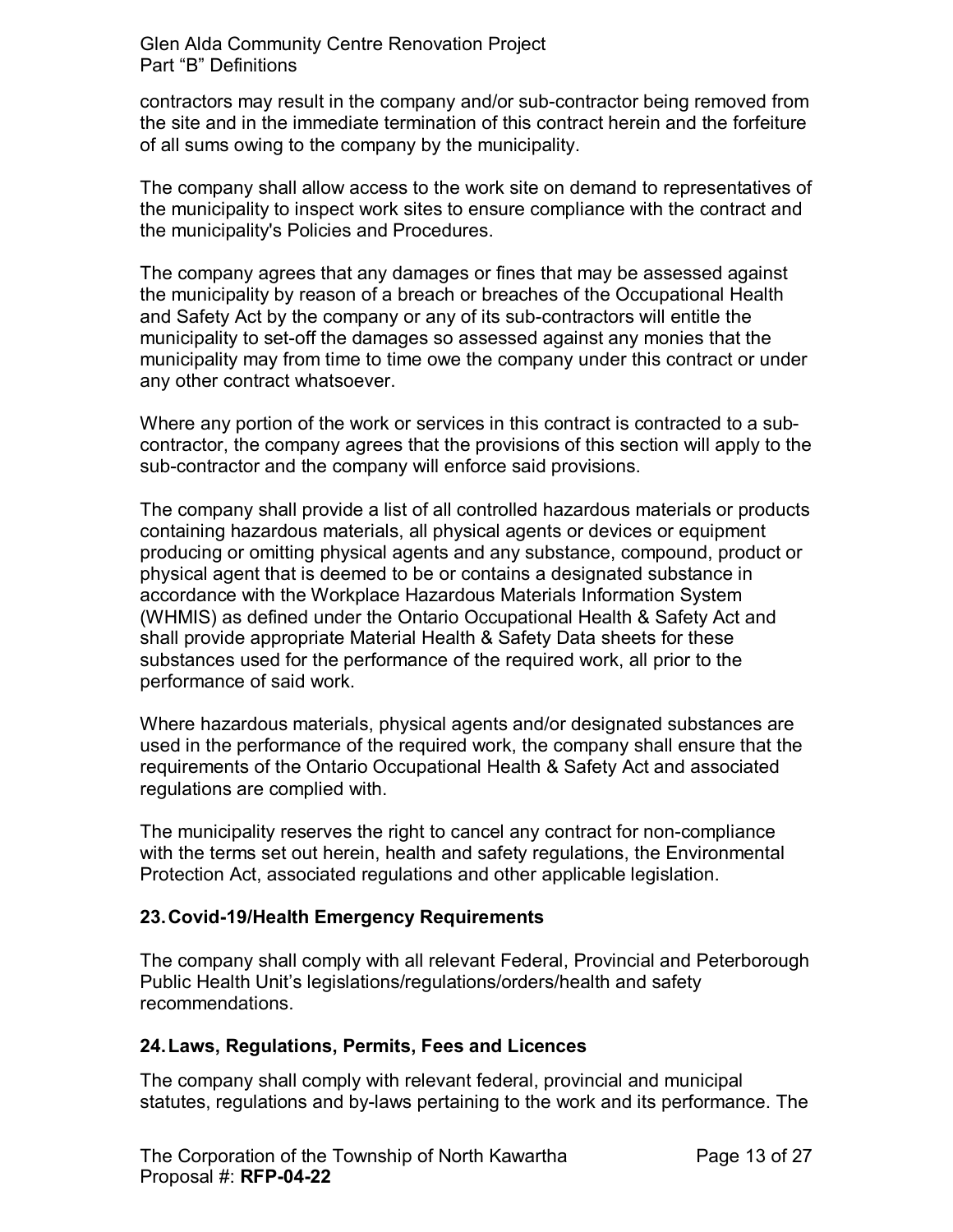company shall be responsible for ensuring compliance by its suppliers and subcontractors.

The contract shall be governed by and interpreted in accordance with the laws of the Province of Ontario.

The company shall pay for all permits, licenses and fees, and give all notices and comply with all by-laws and regulations of the municipality and any other governing body.

# <span id="page-13-0"></span>**25.Substitutes and Alternates**

 identification. This is used simply to indicate the character, quality and/or on which bids are submitted must be of such character, quality and/or performance that it will serve the purpose for which it is to be used as well as that alternate goods and/or services he/she proposes to furnish. Unless qualified by the provision "No Substitute", the use of the name of a manufacturer, brand, make or catalogue designation in specifying an item does not restrict bidders to that manufacturer, brand, make or catalogue designation performance of the goods and/or services desired, but the goods and/or services specified. In submitting a bid on goods and/or services other than as specified, the bidder must furnish complete data and identification with respect to the

 proposes to furnish is other than specified, it will be construed to mean that the Consideration will be given to bids submitted on alternate goods and/or services to the extent that such action is deemed to serve the best interests of the municipality. If the bidder does not indicate that the goods and/or services he/she bidder proposes to furnish the exact goods and/or services as described in the bid document.

# <span id="page-13-1"></span>**26.Quantities**

Where quantities are shown as approximate, they are not guaranteed to be accurate and are furnished without any liability on behalf of the municipality and shall be used as a basis for comparison only.

# <span id="page-13-2"></span>**27.Samples**

Samples when required must be submitted strictly in accordance with instructions. If samples are requested subsequent to the opening of the bid, they shall be delivered within three (3) working days following the request, unless additional time is requested and granted. Samples must be submitted free of charge and will be returned at the bidder's expense, if so requested, provided they have not been destroyed by tests, or provided they are not required for comparison purposes.

 The acceptance of samples by the municipality shall be at its sole discretion and any such acceptance shall in no way be construed to imply relief of the company from its obligations under the contract.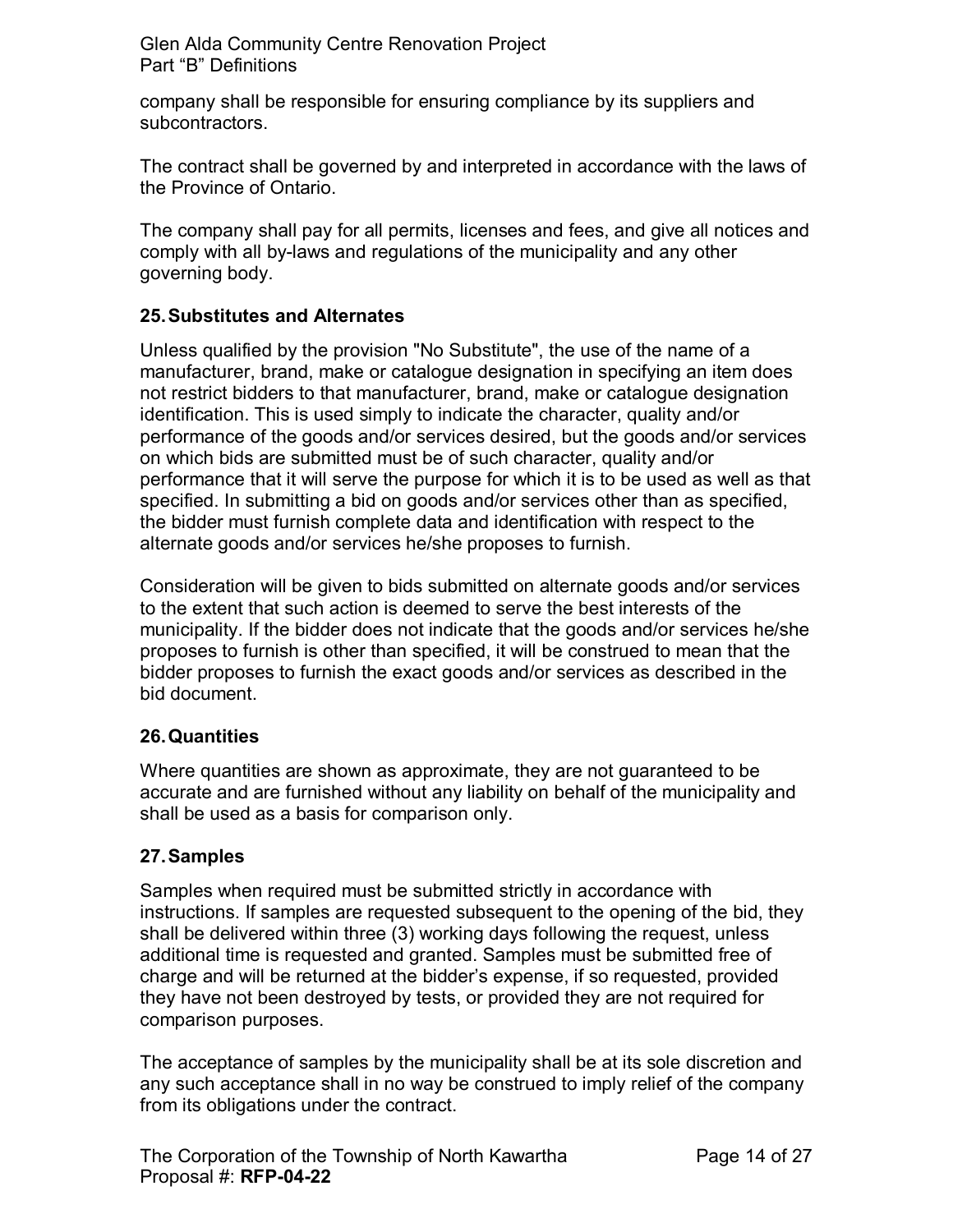#### <span id="page-14-0"></span>**28.Request for Proposal Procedures**

Proposals will be called, received, evaluated, accepted and processed in accordance with the municipality's Procurement Policy.

#### <span id="page-14-1"></span>**29.Contract Award**

 The municipality reserves the right to award by item, or part thereof, groups of more bidders submitting identical bids as to price; to accept or reject any bids in items, or parts thereof, or all items of the bid, and to award contracts to one or whole or in part; to waive irregularities and omissions. The municipality also reserves the right to enter into negotiations with the highest scored compliant proponent if the price bid is over the budgeted amount of the project. Should the municipality be unable to reach an agreement with the highest scored compliant proponent, the municipality reserves the right to enter into negotiations with the next highest scored compliant proponent, or to cancel the call. If in so doing, the best interests of the municipality will be served. No liability shall accrue to the municipality for its decision in this regard.

 that period without notice, accept a bid whether any other bid has been The lowest or any bid may not necessarily be accepted as the Township of North Kawartha reserves the right to reject any or all bids. Bids shall be irrevocable for 90 days after the official closing time and the municipality may at any time within previously accepted or not.

All bids are prepared at the sole risk and cost of the bidders. No payments shall be made to any bidder regarding the preparation and submission of Bids.

Award of this contract is subject to appropriate funding acceptable to the municipality.

 contract, and if requested, an additional contract may be entered into within thirty The successful bidder will be notified of the award of the Proposal. This Request for Proposal document, along with any addenda, together with the successful proponent's submission, and any agreed upon amendments, may form the (30) working days.

working days of the date that the notice of award. This acceptance shall be conditional on the bidder providing all documentation, security and certifications as required by the bid document within ten (10)

Notwithstanding and without restricting the generality of the statements above, the Township of North Kawartha shall not be required to award or accept a proposal, and may choose to either cancel the call for proposals or recall the proposal at a later date:

- a) When only one bid has been received as the result of a proposal call;
- b) Where the lowest responsive and responsible bidder exceeds the available project budget for the supplies or services;

The Corporation of the Township of North Kawartha Proposal #: **RFP-04-22**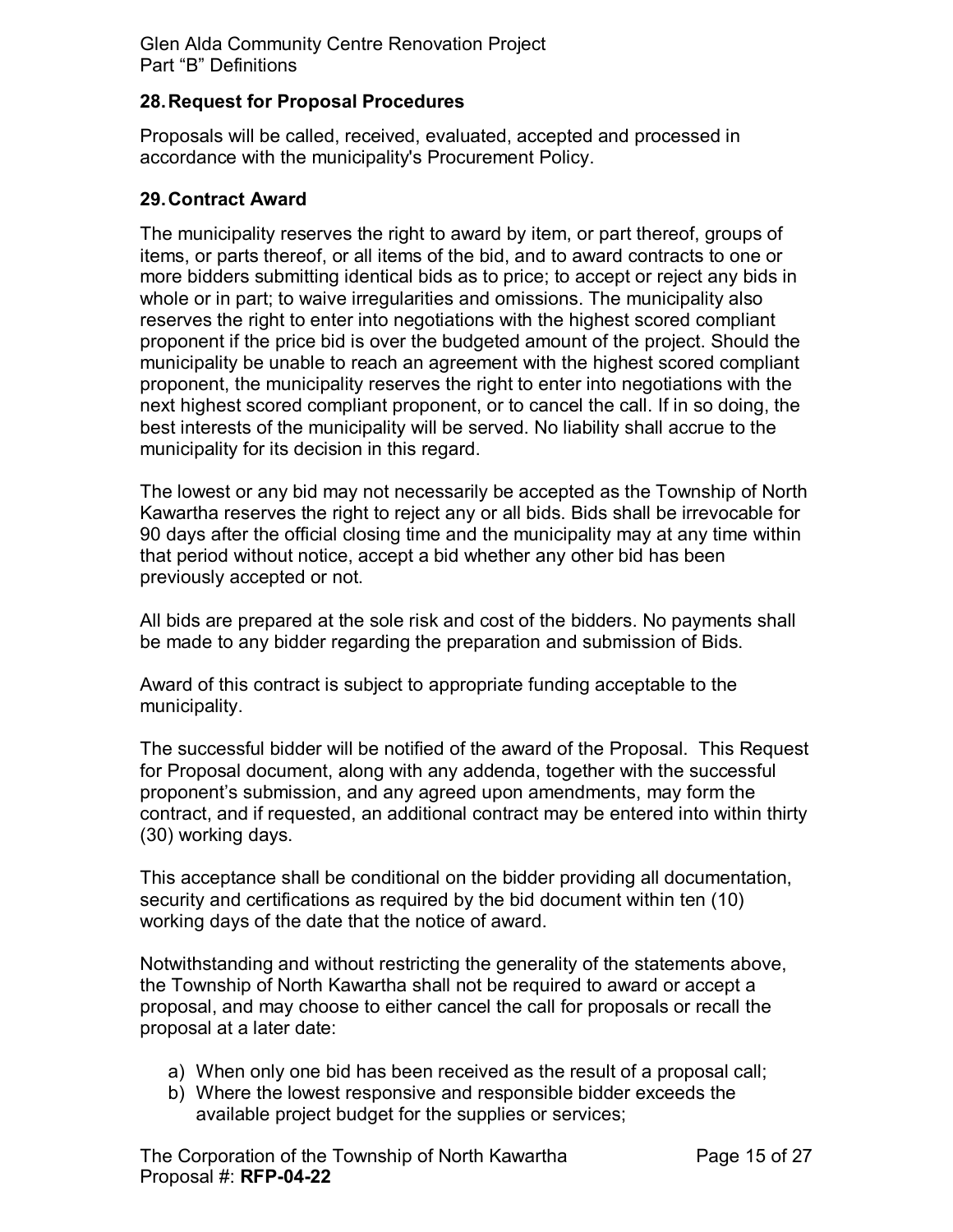- c) When all bids received fail to comply with the specifications of the proposal terms and conditions;
- d) When a change in the scope of work or specifications is required

#### <span id="page-15-0"></span>**30.Contract Cancellation**

The municipality shall have the right, which may be exercised from time to time to cancel any uncompleted or unperformed portion of the work or part thereof. In the event of such cancellation, the municipality and the company shall negotiate a settlement.

- a) If the company; commits any act of bankruptcy; or if a receiver is appointed on account of its insolvency or in respect of any of its property; or if the company makes a general assignment for the benefit of its creditors; then, in any such case, the municipality may, without notice; terminate the contract.
- defective work; or is otherwise in default in carrying out its part of any of b) If the company; fails to comply with any request, instruction or order of the municipality; or fails to pay its accounts; or fails to comply with or persistently disregard statutes, regulations, by-laws or directives of relevant authorities relating to the work; or fails to prosecute the work with the skill and diligence; or assigns or sublets the contract or any portion thereof without the municipality's written consent; or refuses to correct the terms, conditions and obligations of the contract, then, in any such case, the municipality may, upon expiration of ten (10) days from the date of written notice to the company, terminate the contract.
- c) Any termination of the contract by the municipality, as aforesaid, shall be without prejudice to any other rights or remedies the municipality may have.
- d) If the municipality terminates the contract, it is entitled to:
	- i. Take possession of all of the work in progress and finish the work by whatever means the municipality may deem appropriate under the circumstances;
	- ii. Withhold any further payments to the company until its liability to the municipality is ascertained;
	- iii. Recover from the company loss, damage and expense incurred by the Municipality by reason of the company's default (which may be deducted from any monies due or becoming due to the company, any balance to be paid by the company to the municipality).

 The municipality shall not be liable to the company for loss of anticipated profit on the cancelled portion or portions of the work.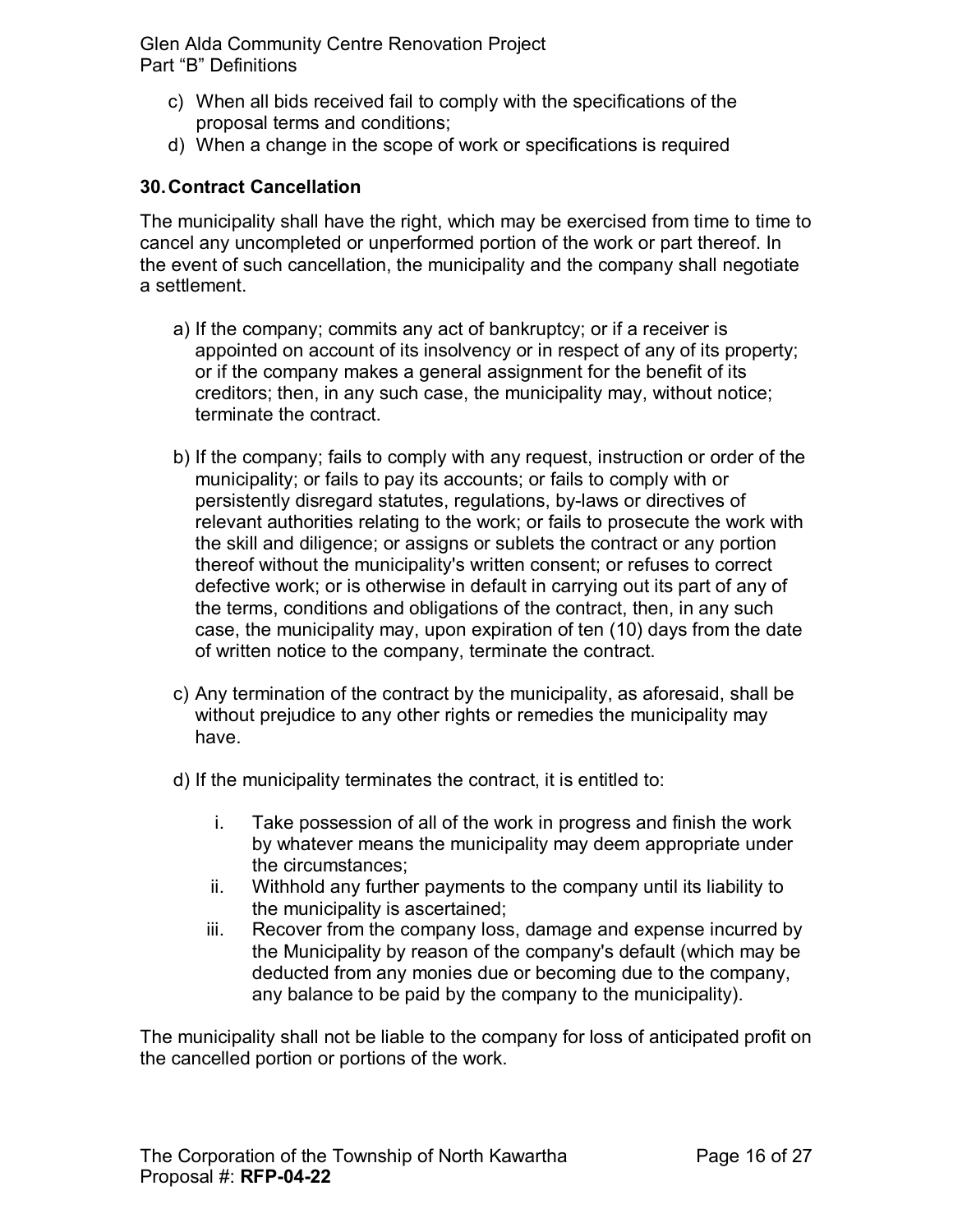# <span id="page-16-0"></span>**31.Availability of Labour and Escalation**

 The bidder shall fully inform himself regarding availability of labour in the area relative to the requirements of the schedule. The bidder shall make his own assessment of escalation in costs and increased labour costs and include all of these costs in his bid.

#### <span id="page-16-1"></span>**32.Correction of Defects**

 If at any time prior to one year (or specified warranty/guarantee period if longer than one year) after the actual delivery date of the equipment or service any part of the equipment or service becomes defective or is deficient or fails due to between the company's factory or repair depot and the point of use. Or in the defect in design, material or workmanship, or otherwise fails to meet the requirements of the contract, then the company, upon request, shall make good every such defect, deficiency or failure without cost to the municipality. The company shall pay all transportation costs for parts and/or equipment both ways event of a deficient service, the company must make every effort to correct the deficiency to the satisfaction of the Township.

#### <span id="page-16-2"></span>**33.Disclosure**

 any financial information will not be publicly disclosed at the opening. After the Request for Proposals will be opened in public in the North Kawartha Council Chambers at 3:30pm (15:30hrs), and only the name of the bidders submitting responses to the Request for Proposal will be read. Details of the proposals or RFP opening, requests may be submitted to the municipality's Treasurer for the results, and only the names of bidders as read out at the RFP opening will be given in the reply.

#### <span id="page-16-3"></span>**34.Freedom of Information**

 information in its bid be kept confidential must explicitly advise the municipality of All information obtained by the company in connection with this bid is the property of the Township of North Kawartha and must be treated as confidential. It may not be used for any purpose other than for replying to this bid, and for fulfillment of any subsequent contract. Any company who requires that the that fact.

 Information and Protection of Privacy Act, as amended. The company may declare confidentiality of their bid; however, the municipality is required by law to adhere to the requirements of the Municipal Freedom of

 services and for the execution of contractual documents. If you have any Personal information contained on this bid form is collected under the authority of Section 29(2) of the Municipal Freedom of Information and Protection of Privacy Act, R.S.O. 1990, c.M.56 as amended and will be used to purchase goods and/or questions about the collection, use or disclosure of this information by the Township of North Kawartha, please contact the Clerk, Township of North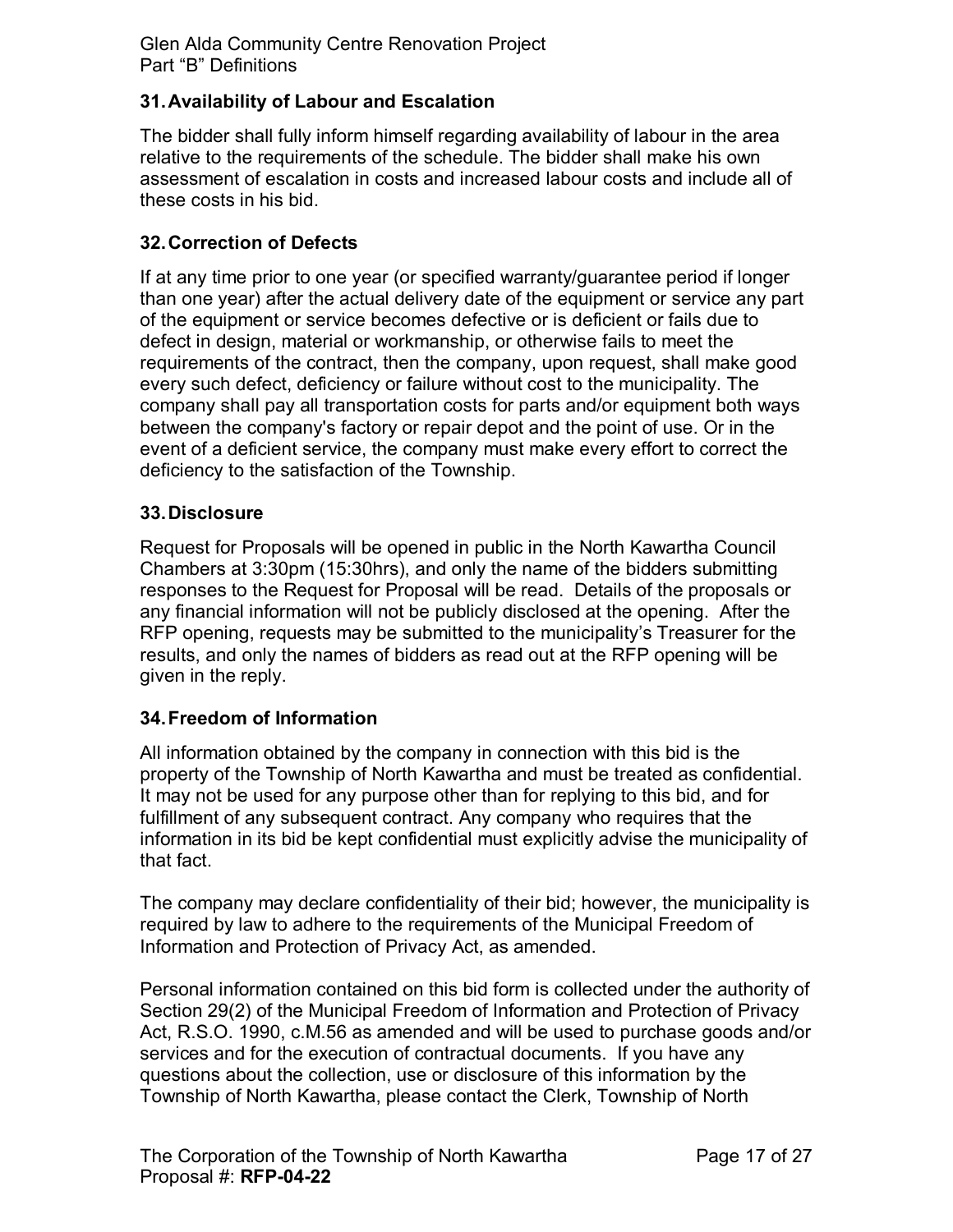4445 (ext. 234). Kawartha, P.O. Box 550, 280 Burleigh St, Apsley, Ontario K0L 1A0, 705-656-

# <span id="page-17-0"></span>**35.Complaints**

 Procurement Policy Bylaw (as amended) to define the procedures with respect to Any complaint on the process and procedures as outlined in the municipality's the procurement of goods and services by the Corporation of the Township of North Kawartha shall be in writing and shall be submitted to the Chief Administrative Officer for review and response.

A complaint on the process and procedures related to the award of a tender, proposal or quotation must be submitted within seven (7) working days of the date of the award.

# <span id="page-17-1"></span>**36.Accessibility**

The Township of North Kawartha is committed to the accessibility principles of preventing and removing barriers in accessing goods and services for people with disabilities and is bound by the Standards under the Accessibility for Ontarians with Disabilities Act, 2005 as may be amended from time to time.

members of the public. Regulations enacted under the Act apply to every designated public-sector organization and other third parties that provide goods and services to the

 consultant/contractor in the completion of its work, will meet or exceed with Disabilities Act, 2005 as may be amended from time to time. The consultant/contractor, and all sub-contractors hired by the compliance with all applicable regulations under the Accessibility for Ontarians

It is the consultant/contractor's responsibility to ensure they are fully aware of, and meet all requirements under the Act. A Declaration of Accessibility Compliance will be required by the successful bidder.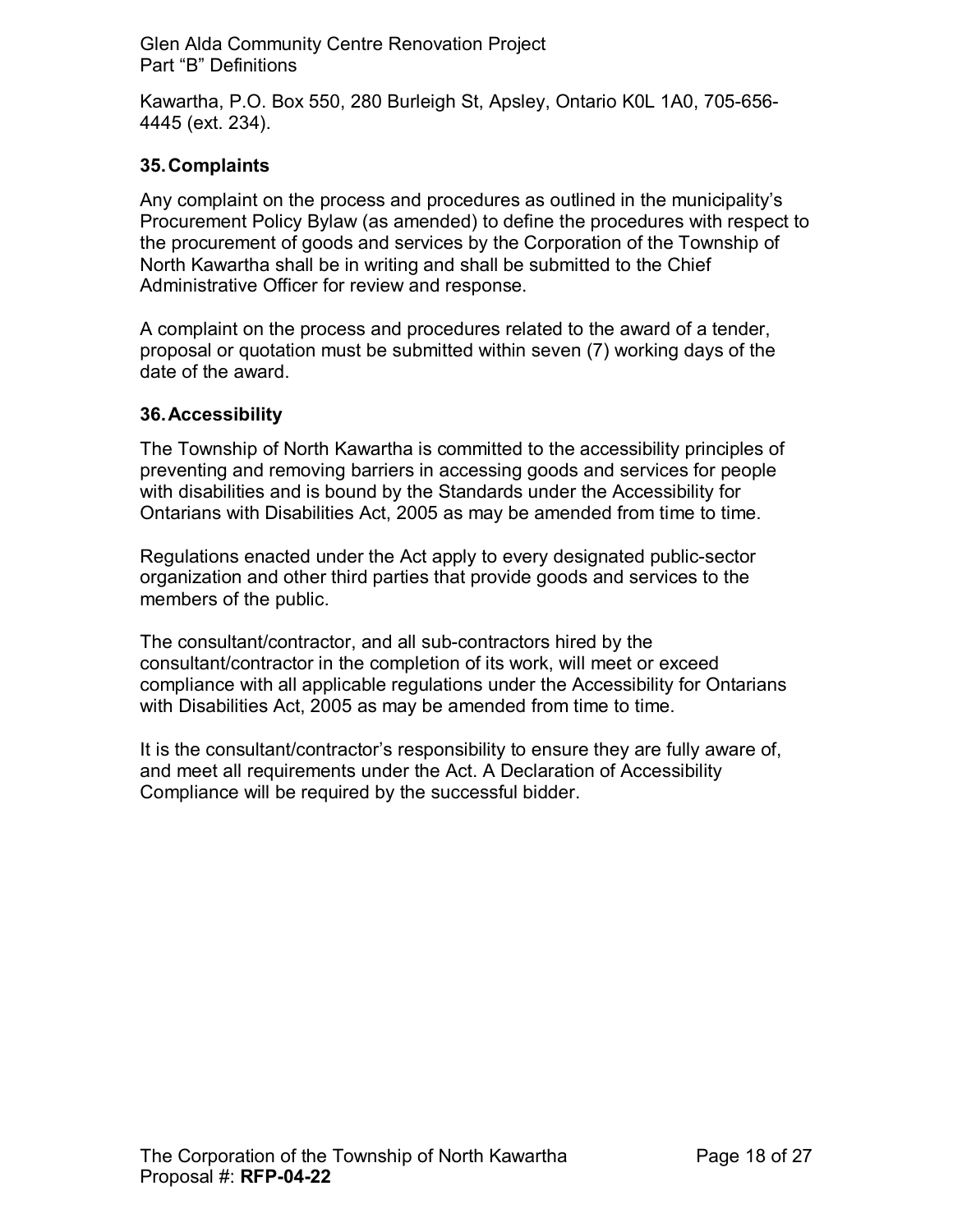# <span id="page-18-0"></span>**Part "C" Specifications**

# <span id="page-18-1"></span>**1. Project Information**

The Township of North Kawartha is continually trying to improve all aspects of Township owned facilities and infrastructure. The Glen Alda Community Centre Renovation Project will address the recognized accessibility, health, safety and deficiencies, which will improve accessibility, increase facility usefulness, all while extending its' life expectancy.

 ice stops, etc. Renovations and upgrades will involve new accessible washrooms and fixtures, front entrance renovations and improvements, rear entrance concrete ramp including accessibility upgrades and improvements, automated door assists, kitchen renovations including new cupboards, countertops, island, sinks, and fixtures, new vinyl flooring, roof snow and

 successful bidder/contractor. Any required drawings and permits will be the responsibility of the

 be adhered to. This project has been made possible through an Ontario Trillium Foundation Grant and therefore, the contract start and end dates must

#### <span id="page-18-2"></span>**2. Scope of Work**

 of any required steps or work required, that is not listed below, but needed to reach the 'scope of work' objectives, as outlined below. The Glen Alda Community Centre Project will include the following renovation components. It is also understood that the Bidder/Contractor will include the cost

- 1. Prepare, provide and obtain, all required drawings and building permits.
- 2. Provide the required licensed electrical, mechanical and plumbing trades and applicable permits.
- 3. Maintain a clean and organized work site and remove and dispose of all renovation debris.
- washrooms with at least one washroom meeting Ontario Building Code 4. Washrooms - Renovate the two existing washrooms into two new accessibility requirements. Provide the applicable drawings and obtain all permits.

 The new washrooms shall include at least the same or additional total number of toilets and urinals to meet the current facility occupancy load requirements. The new washrooms shall include the supply and installation of all new fixtures and equipment, including but not limited to: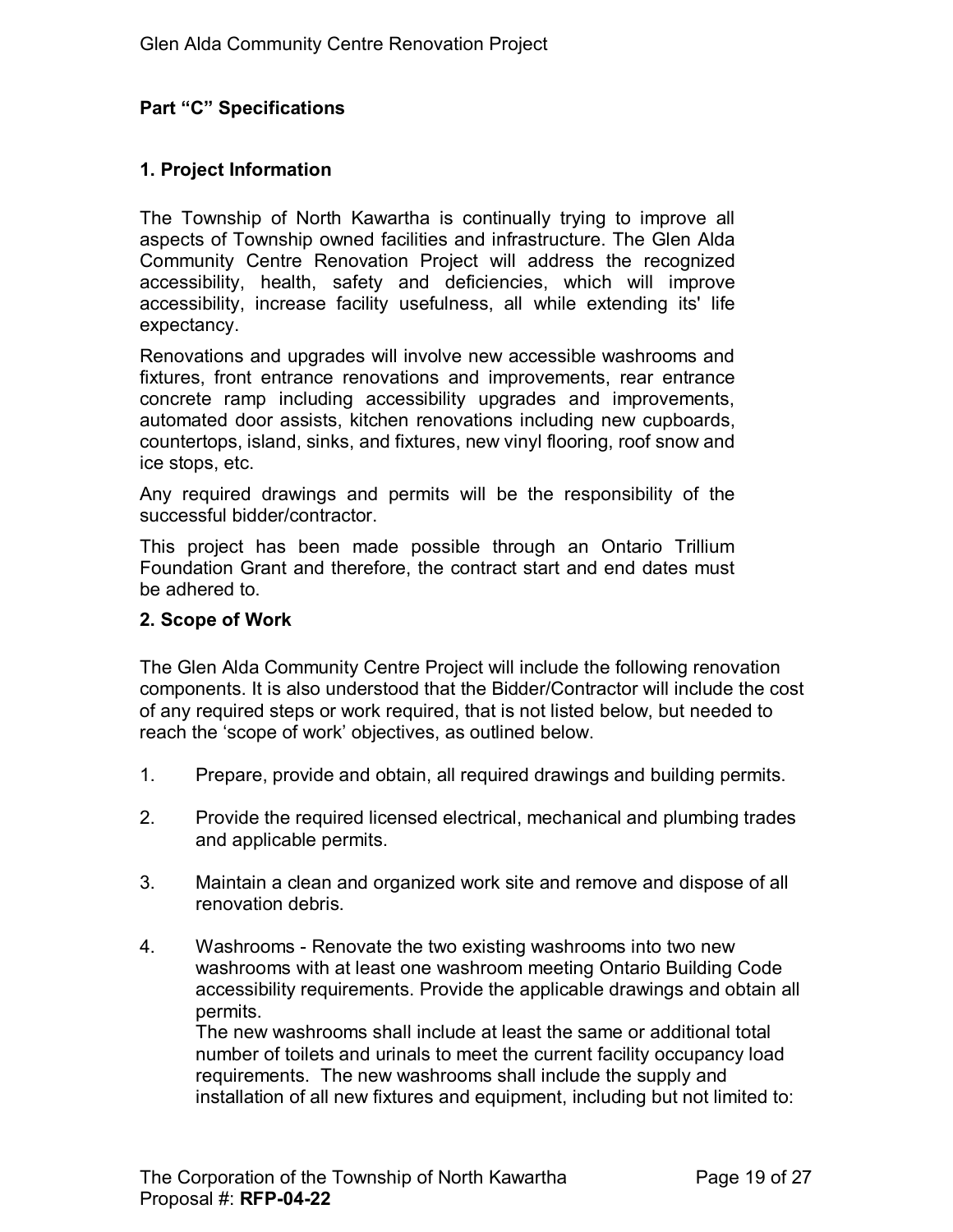fixtures, water resistant vinyl flooring, new paint, etc. Fixtures shall be accessible as required and faucets shall have lever type handles. Supply and install new interior washroom doors with automated door toilets, partitions, urinals, sinks, faucets, handrails, mirrors, LED lighting assists, at a height reachable by a wheelchair.

- 5. Flooring Remove, supply and install new water resistant vinyl flooring in meeting room), while removing all transitions. the washrooms, kitchen and small hallway (from rear entrance to main
- 6. Rear Accessible Entrance Create new rear exterior accessible entrance The supply and installation of an automated door assist and include **Building Code regulations.** with a concrete ramp. This work shall include, but not be limited to the following: move shed slightly to create room for new concrete ramp and accessible parking, re-grade entrance, install concrete forms and rebar, pour concrete ramp from parking lot to rear entrance and around the side of the building to the water fill station. Remove any entrance transitions. buttons on the exterior and interior of this entrance at an accessible height. All accessible upgrades to be in accordance with the Ontario
- Building Code regulations. 7. Small Hallway Paint small hallway, remove existing flooring and install new vinyl resistant flooring in small hallway from rear entrance to kitchen. This shall also include any required framing, drywall, and electrical work, as a result of washroom and rear entrance renovations. Paint colour to be approved by the Director of Parks and Recreation.
- renovations to improve functionality and accessibility. This shall include: The supply and install of a new island (approximately 7' x 3'), including commercial locking casters for mobility and accessibility. The island shall and cabinets with shaker type doors. As a note, the upper cabinets shall and European type hinges. (style to be reviewed and approved). any trip hazards, and any transitions from the kitchen to hallway and to 8. Kitchen Improvements - Renovate and complete the identified kitchen have a stainless-steel food preparation countertop, with functional drawers and storage. (final design to be reviewed and approved). The supply and install of new melamine countertops, with a new 2.5 sink system and a new goose neck type faucet with lever type handles. The supply and install of new builder type grade white wood cupboards be mounted lower where possible to improve accessibility. All new cupboards and cabinetry shall be equipped with new hardware, The supply and install of new water resistant vinyl flooring, while removing washrooms.

Paint kitchen.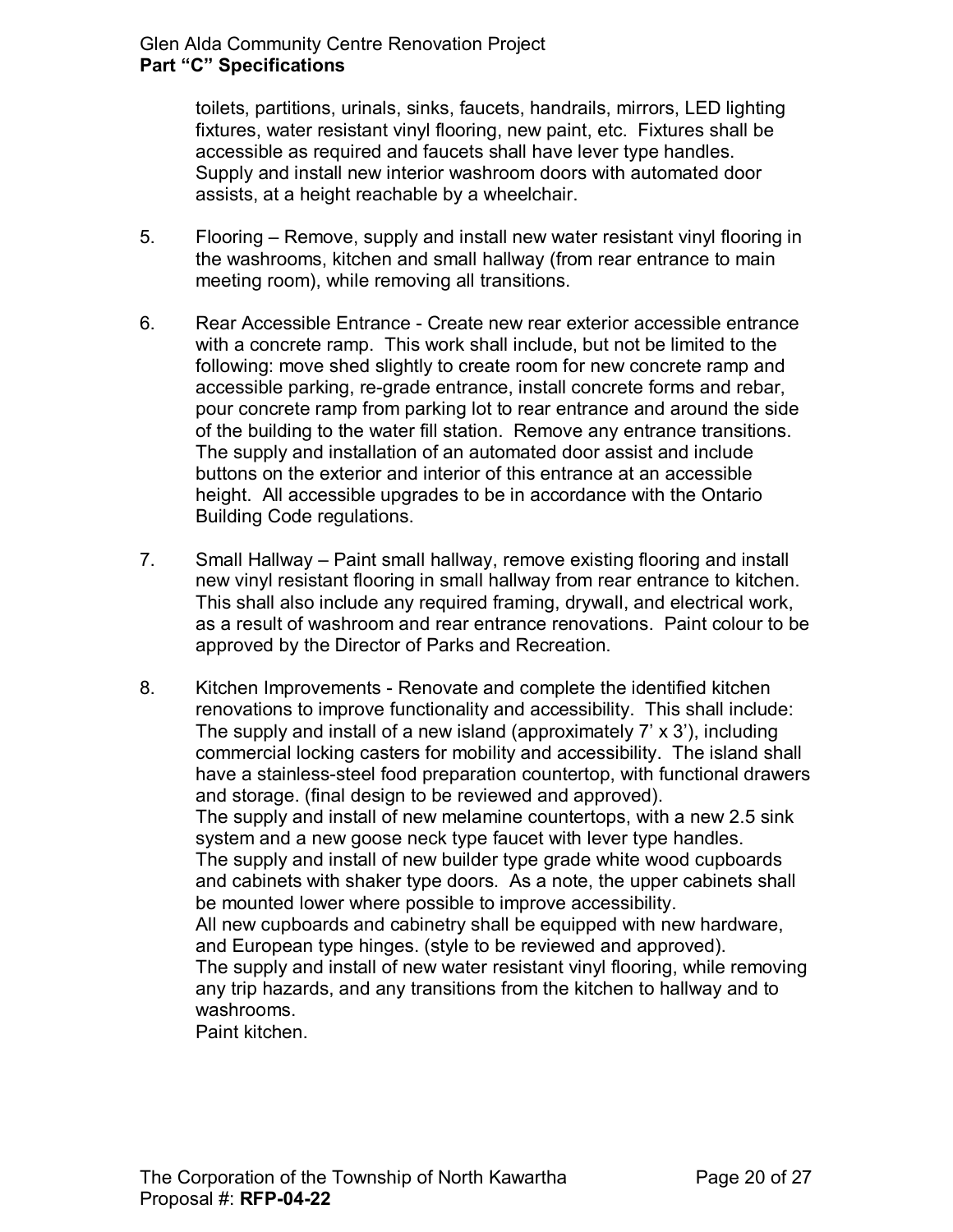9. Front Entrance and Vestibule– The current concrete exterior landing shall be widened over the current concrete and concrete stairs, and re-poured to create a larger landing.

Supply and install new wooden stairs, constructed to meet or exceed the OBC.

Supply and install new railings, constructed to meet or exceed the OBC. Supply and install new exterior LED lighting as required.

the current varying floor elevations upon entry. Raise the interior floor level of the vestibule to eliminate trip hazards from

the current varying floor elevations upon entry.<br>Supply and install a new front steel door with a top-half window and vestibule. screen, in replacement of the current screen door on the front of the

vestibule.<br>Supply and install a new LED fixture on the interior of the vestibule to improve entry lighting.

Supply and install new vinyl siding on the exterior of the vestibule.

- 10. Dormers and/or Snow and Ice Stops Supply and install dormers and/or new ice and snow stops to protect the front entrance, rear accessible entrance and water bottle tap station. If possible, the objective is to improve safety from falling snow and ice in these three locations.
- 11. Schedule and meet all inspection requirements, including final inspections by the contract end date of February 10, 2023. by the contract end date of February 10, 2023.<br> The Corporation of the Township of North Kawartha Page 21 of 27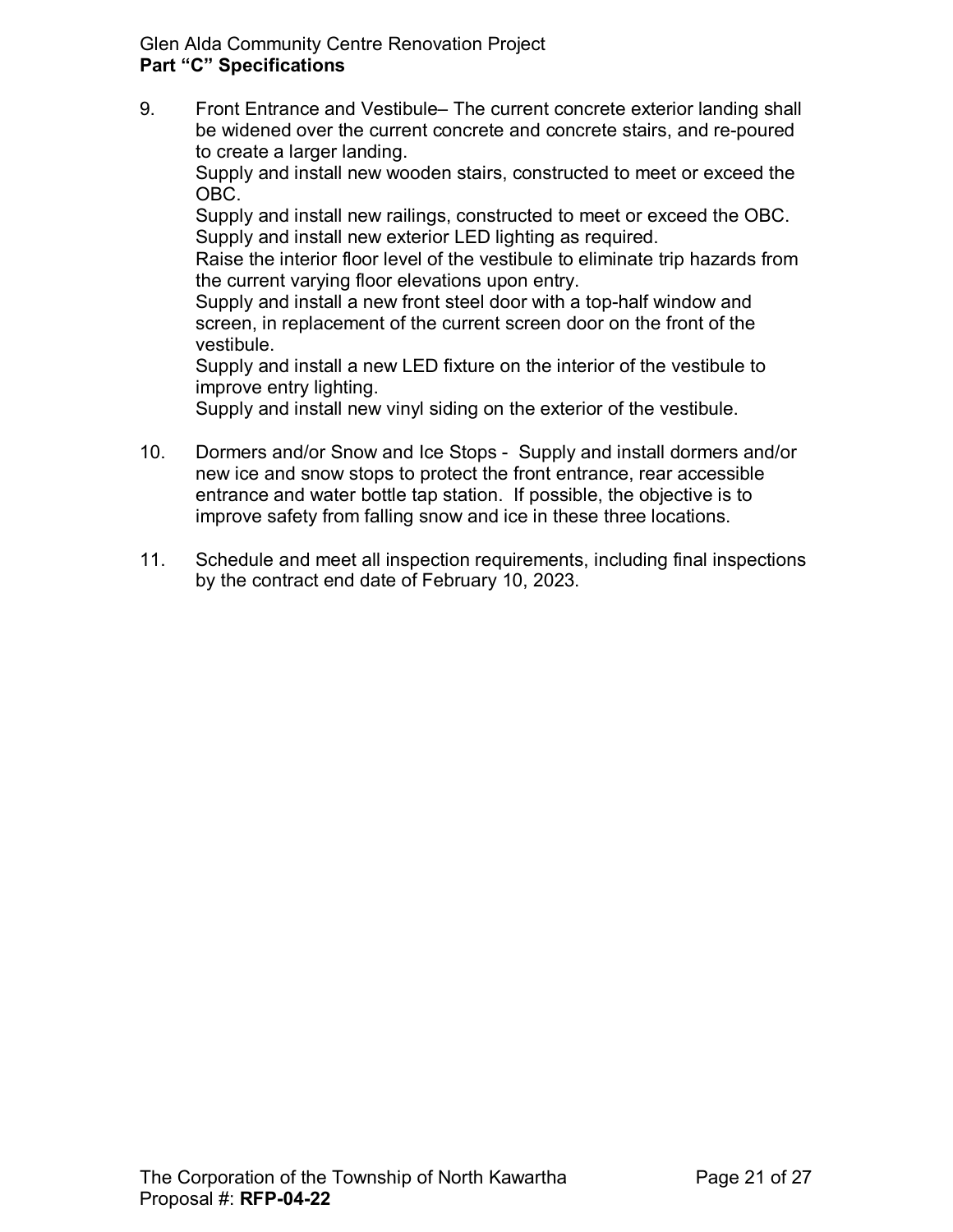<span id="page-21-0"></span>**Part "D" Bid Form** 

#### **The Corporation of the Township of North Kawartha P.O. Box 550 280 Burleigh Street Apsley, Ontario K0L 1A0**

# **Proposal No. RFP-04-22**

# **Glen Alda Community Centre Renovation Project**

The contents of the proposal submission should not exceed 8 pages excluding schematics, C.V.'s, schedules, drawings, and illustrations and contents page.

The proposals shall include this Bid Form along with the following:

- successfully completed, complete with references. ● The Contractor's qualifications and experience to handle the proposed work, including at least (3) outlines of relevant and similar projects undertaken and
- Outline of key project team members, demonstrating relevant experience and roles that will be assumed in this project.
- as per the "Scope of Work" and all sub-tasks and ● Demonstration of the Contractor's understanding and proposed approach to the project, including a detailed work plan describing the main tasks to be undertaken, activities necessary to execute all aspects of the work.
- above. ● A detailed schedule outlining the planned start and completion dates, for all of the main tasks to be undertaken, and the overall project, as referred to
- One (1) Original and One (1) Copy of the Complete Bid Document Signed & Sealed, and One (1) electronic copy on a USB drive
- Insurance Certificate (upon award)
- WSIB Certificate (upon award)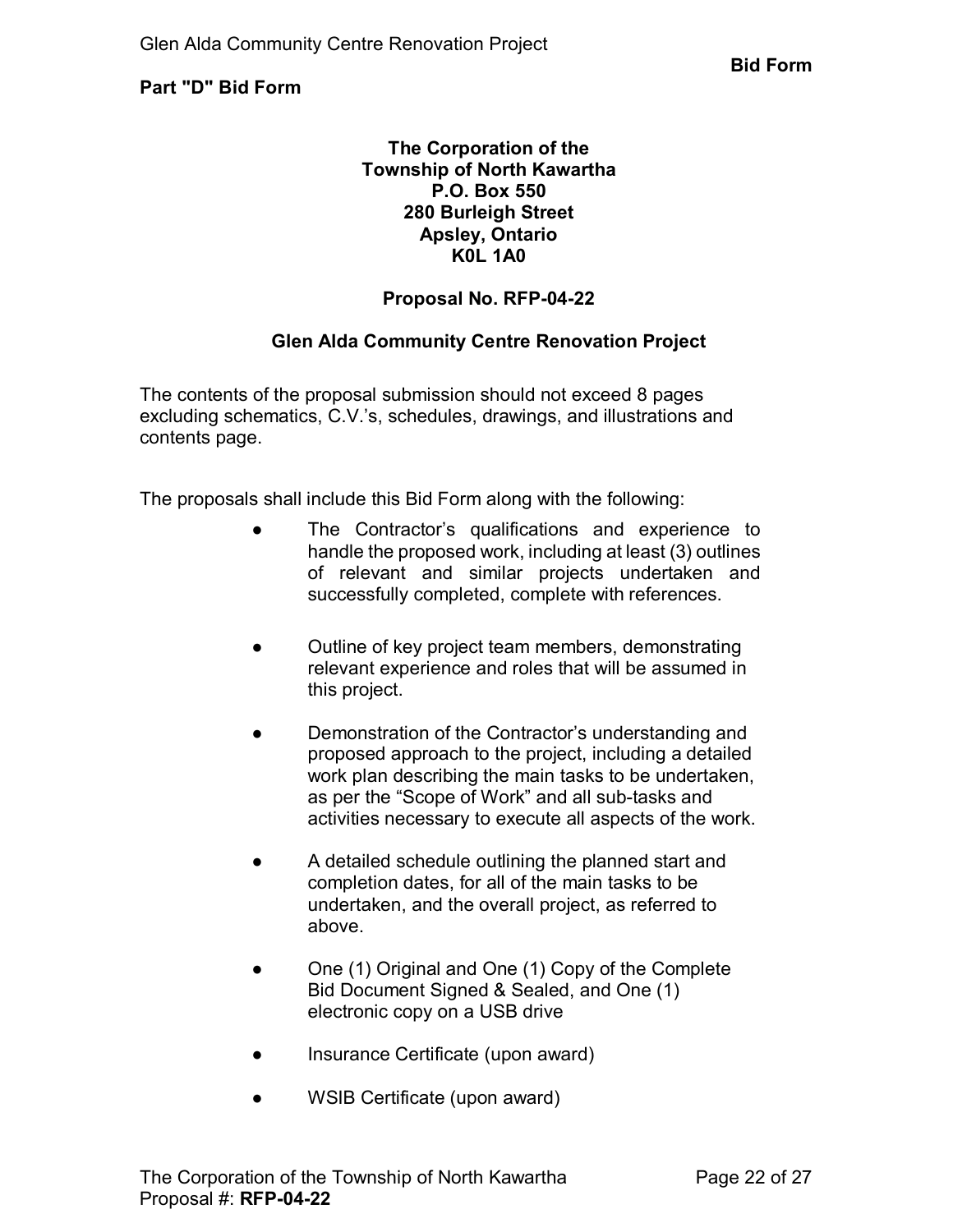Bidders Information Form

Bidders must complete this form and include with the Bid Submission Please ensure all information is legible.

| 1.1 | <b>Company Name</b>                  |  |
|-----|--------------------------------------|--|
| 2.1 | Respondent's Main Contact Individual |  |
| 3.1 | Address (incl. Postal Code)          |  |
|     |                                      |  |
|     |                                      |  |
| 4.1 | Office Phone #                       |  |
| 5.1 | Toll Free #                          |  |
| 6.  | Fax#                                 |  |
| 7.1 | E-mail address                       |  |
| 8.1 | <b>HST Account #</b>                 |  |

#### Acknowledgement to Receipt of Addenda

This will acknowledge receipt of the following addenda and, that the pricing quoted includes the provision set out in such addendum(s)

| Addendum# | Date Received |
|-----------|---------------|
| #         |               |
| #         |               |
| #         |               |
|           |               |

□ Check here if No Addenda considered.

Respondent **Contract Contract Contract Contract Contract Contract Contract Contract Contract Contract Contract Contract Contract Contract Contract Contract Contract Contract Contract Contract Contract Contract Contract Con**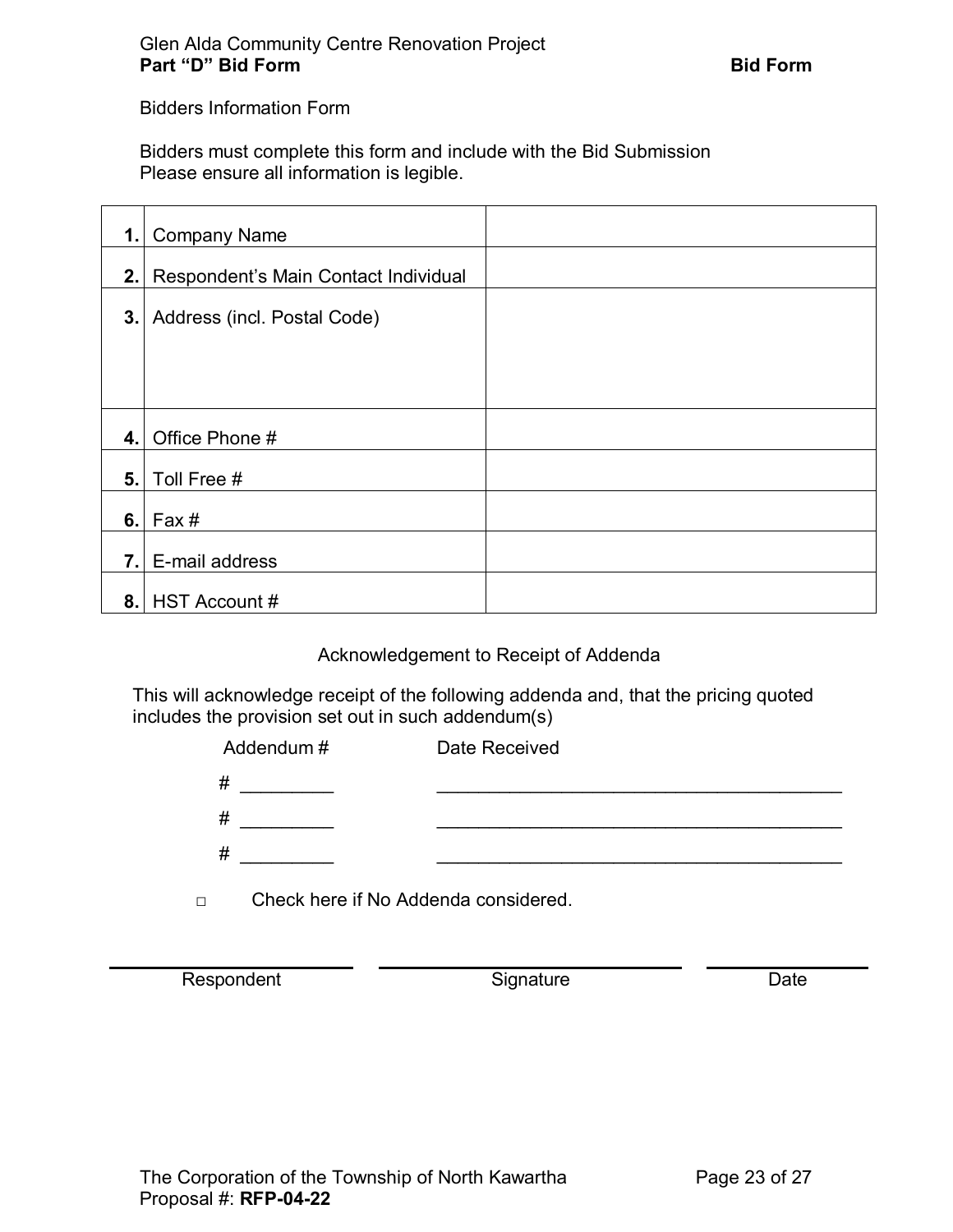#### **Declaration of Accessibility Compliance**

<span id="page-23-0"></span>

| <b>Company Name:</b> |        |
|----------------------|--------|
| Print Name:          |        |
| Title:               | Dated: |

 Kawartha we are bound to comply with all accessibility Standards under I/ we acknowledge that as a contractor/consultant of the Township of North the Accessibility for Ontarians with Disabilities Act, 2005 as amended from time to time.

I/we declare that I/we have read, understand and will meet or exceed all enacted accessibility standards as amended from time to time.

I/we further declare that I/we will undertake to ensure all sub-contractors hired by us in completion of our work will also comply with the above standards.

Respondent **Signature** Signature Date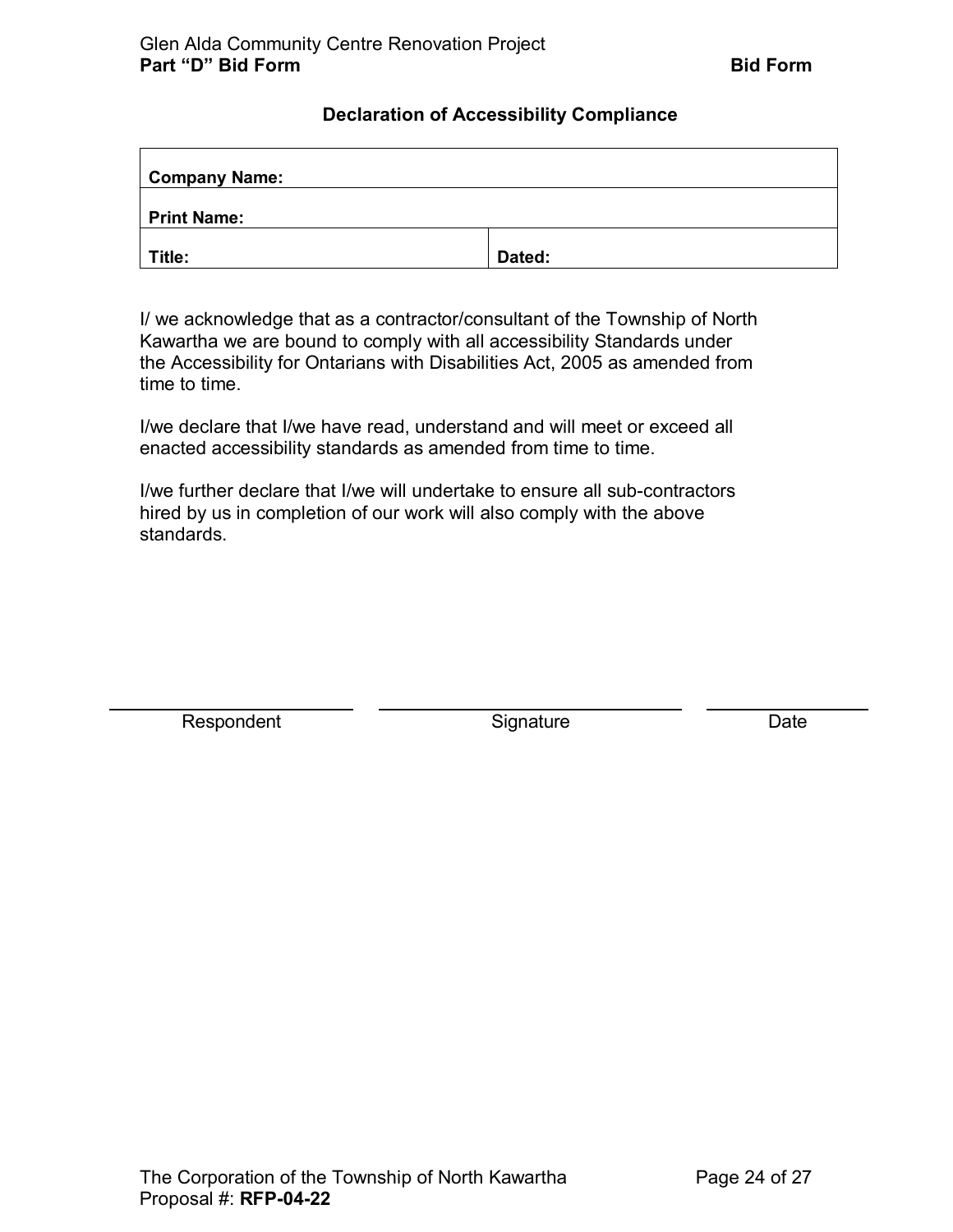# **Schedule of Items & Prices**

(All unit prices are Not to include HST)

<span id="page-24-0"></span>The undersigned agrees to supply and deliver the goods and services as specified and required in accordance with Parts "A", "B", "C", and "D" of the Proposal for the following prices:

The municipality reserves the right to cancel any or all items.

# **Overall Project Quotation:**

| Description:                                                     | Cost: |
|------------------------------------------------------------------|-------|
| <b>Complete Glen Alda Community Centre Renovation</b><br>Project | \$    |
| Other                                                            | \$    |
| <b>HST</b>                                                       | \$    |
| <b>Total Cost</b>                                                | \$    |

# **Cost Estimate Breakdown (excludes HST)**

| Description:                             | Cost: |
|------------------------------------------|-------|
| <b>Rear Entrance</b>                     | \$    |
| Washrooms                                | \$    |
| Kitchen                                  | \$    |
| <b>Front Entrance</b>                    | \$    |
| Other (drawings, permits, dormers, etc.) | \$    |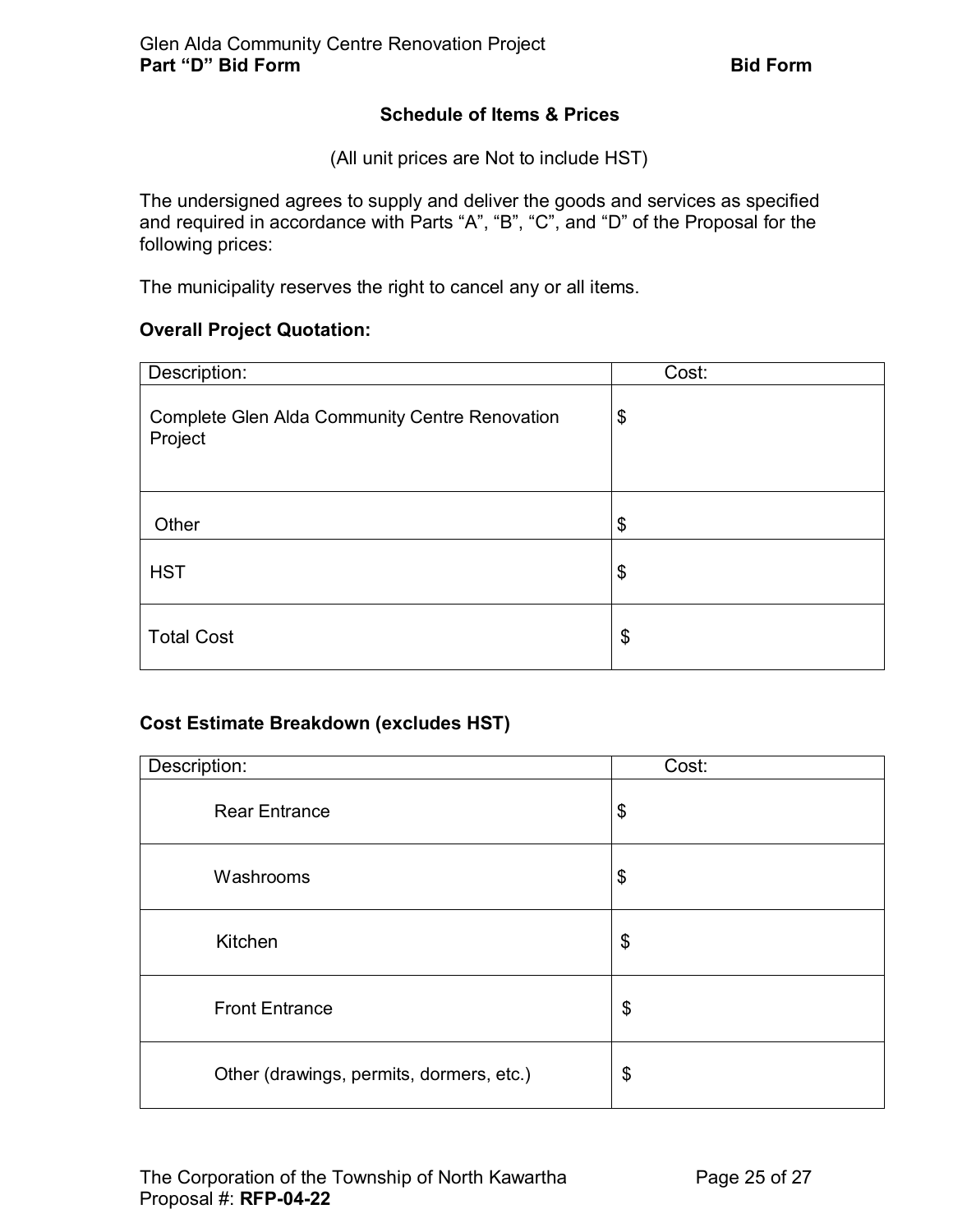To The Corporation of the Township of North Kawartha, hereafter called the "Municipality":

| I/We     | the undersigned |
|----------|-----------------|
| declare: |                 |

- 1. That the several matters stated in the said bid are in all respects true accurate and complete.
- 2. That I/we have read and fully understand all information, terms and conditions contained within the Bid Document, including: Part "A" Information to Bidders; Part "B" Standard Terms and Conditions; Part "C" Specifications and Part "D" Bid Form.
- freight, duty, currency exchange, H.S.T. in effect on the date of the acceptance 3. That I/we do hereby bid and offer to enter into a contract to supply and deliver all materials mentioned and described or implied therein including in every case of bid, and all other charges on the provisions therein set forth and to accept in full payment therefore, in accordance with the prices and terms set forth in the bid herein.
- 4. That this bid is irrevocable for ninety (90) days and prices for as long as stated that period without notice, accept this bid whether any other bid has been elsewhere in the bid document, and that the municipality may at any time within previously accepted or not.
- 5. That the awarding of the contract by the municipality is based on this submission, which shall be an acceptance of this bid.
- 6. That if the bid is accepted, I/we agree to furnish all documentation, security and within ten (10) working days. Bid documents may form the contract if project is awarded to the bidder. If I/we fail to do so, the municipality may accept the next completion of the works in any other way they deem best. certifications as required by the bid document and to execute a formal contract in triplicate, if required, within ten (10) working days after notification of award. I/We understand that any acceptance by the municipality is fully conditional upon the receipt of said documentation, security and certifications by the municipality highest scored bid or any bid or to advertise for new bids, or to carry out
- 7. That I/we agree to save the municipality, its agents, or employees, harmless from liability of any kind for the use of any composition, secret process, invention, article or appliance furnished or used in the performance of the contract of which the bidder is not the patentee, assignee, or licensee.